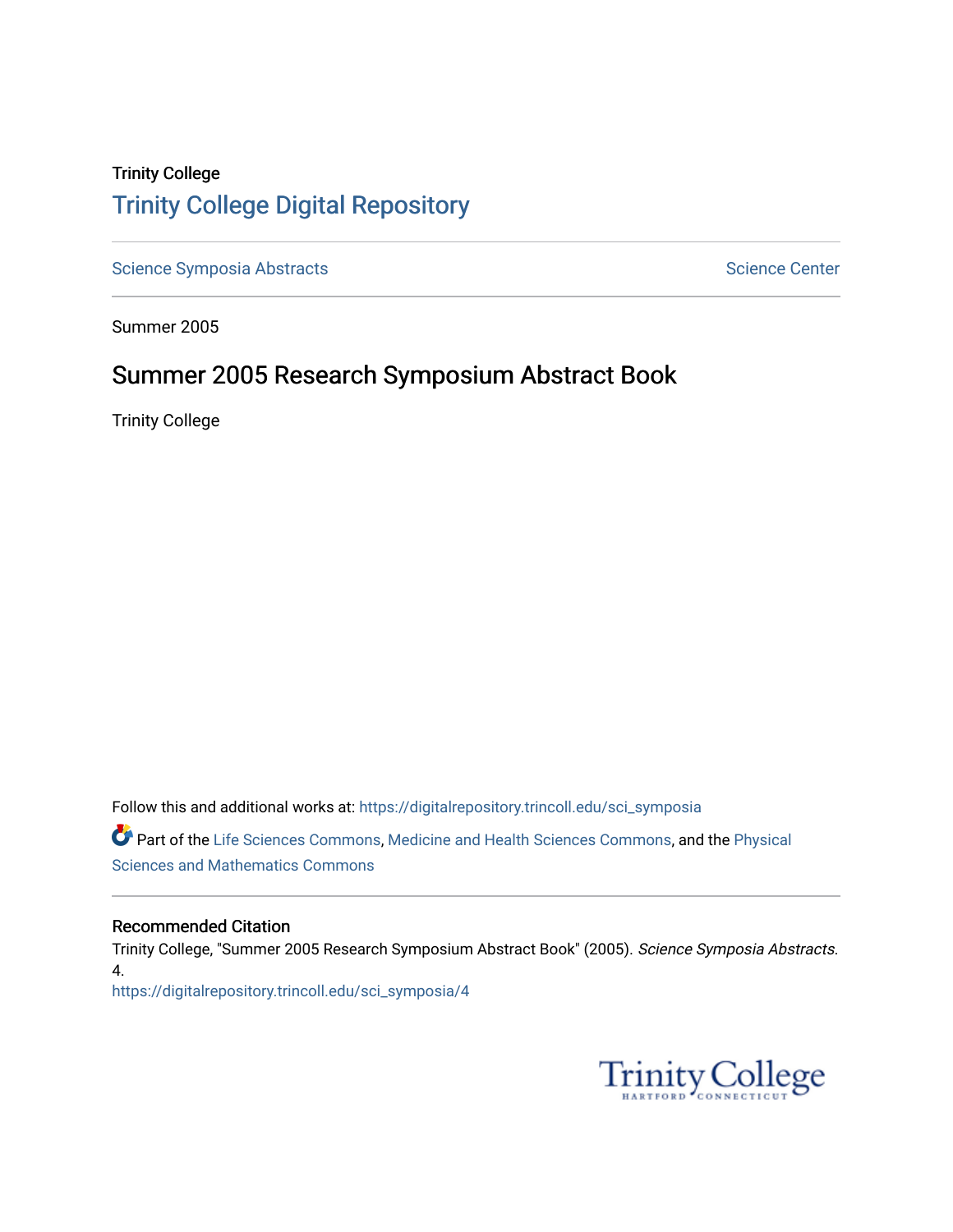# **FIRST ANNUAL SUMMER RESEARCH SYMPOSIUM TRINITY COLLEGE**

### **TABLE OF CONTENTS**

**Poster # Title Page #**

# **BIOLOGY**

| 1. | <b>ANALYSIS OF THE PRODUCTION OF THREE CYTOCHROME P450 2D6</b><br><b>POLYMORPHISMS</b>                                                                  |                |  |
|----|---------------------------------------------------------------------------------------------------------------------------------------------------------|----------------|--|
|    | Shahzad Ahmed 08, Faiza Khan 07, and Lizabeth Nonell 07                                                                                                 | 6              |  |
| 2. | AN ECOLOGICAL AND CHEMICAL EXAMINATION OF GLANDULAR<br>HAIRS IN TWO PIERID BUTTERFLY CATERPILLARS (PIERIS<br><b>VIRGINIENSIS AND ANTHOCHARIS MIDEA)</b> |                |  |
|    | Sarah Arnold 06                                                                                                                                         | 6              |  |
| 3. | ANALYSIS OF TIRE RUBBER LEACHATE WITH A BACTERIAL<br><b>MUTAGENESIS ASSAY</b>                                                                           |                |  |
|    | Sara Benevento 06                                                                                                                                       | 6              |  |
| 4. | <b>MODIFICATION OF DROSOPHILA SERRATE- NOTCH INTERACTION BY</b><br><b>SPECIFIC INHIBITION OF O-FUCOSYLATION</b>                                         |                |  |
|    | David Frederick 06                                                                                                                                      | $\overline{7}$ |  |
| 5. | <b>CAMERA TRAPPING OF VARIOUS SIZED MAMMALS AT THE TRINITY</b><br><b>COLLEGE FIELD STATION WITH HEAT AND MOTION SENSOR CAMERA</b><br><b>UNITS</b>       |                |  |
|    | Desiree Hernandez 06                                                                                                                                    | 8              |  |
| 6. | <b>INVESTIGATION OF AZOL-ANTIFUNGALS AS A NOVEL DRUG THERAPY</b><br><b>AGAINST MYCOBACTERIUM BOVIS</b>                                                  |                |  |
|    | Michael Kelleher 07                                                                                                                                     | 8              |  |
| 7. | STUDIES ON THE DEVELOPMENT OF THE CORN SNAKE                                                                                                            |                |  |
|    | Siobhan Knight 07                                                                                                                                       | 9              |  |
| 8. | <b>SOCIAL STIMULATION AND CELL PROLIFERATION IN APTERNOTUS</b><br><b>LEPTORHYNCHUS</b>                                                                  |                |  |
|    | Elizabeth McCarthy 07                                                                                                                                   | 9              |  |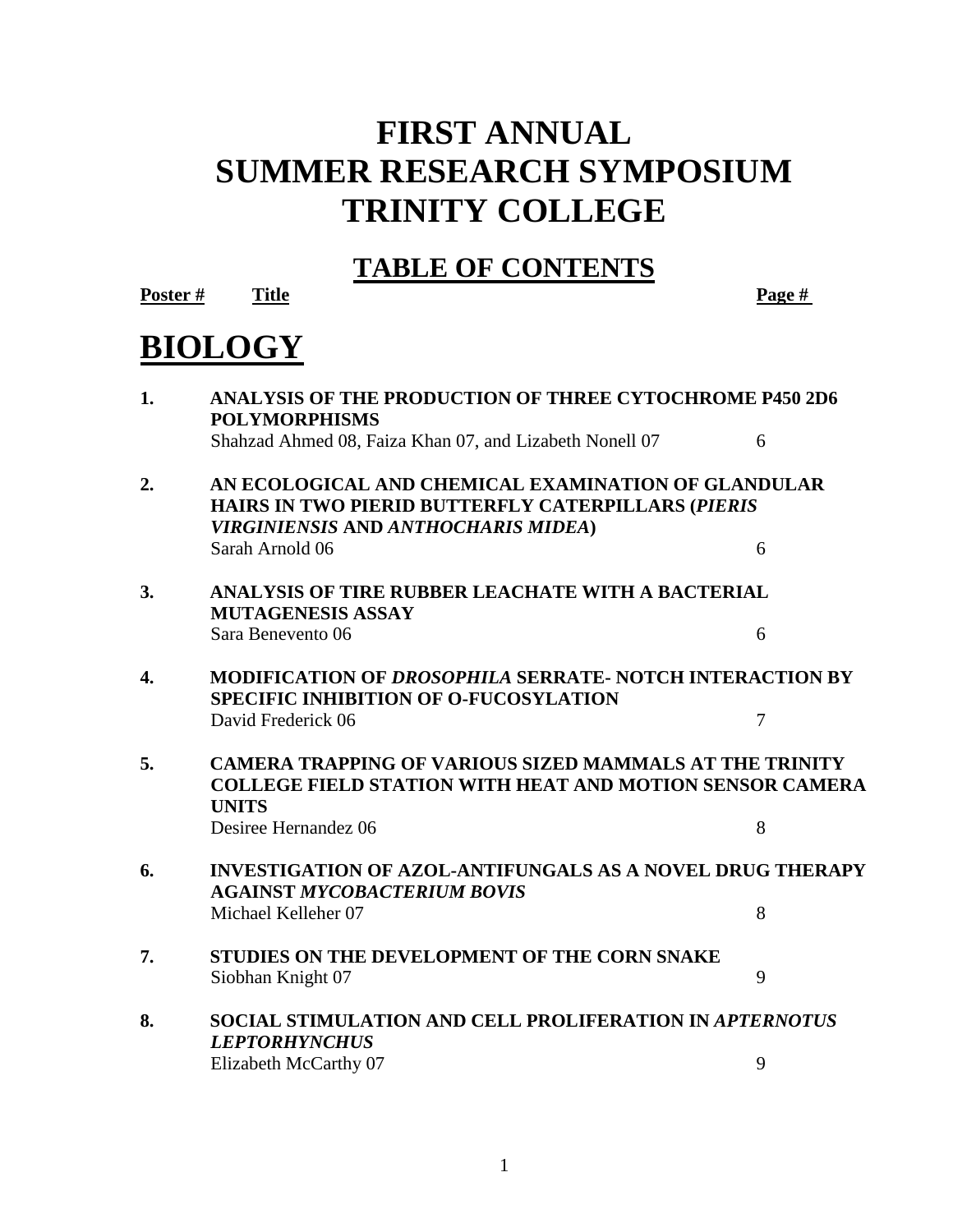| Poster# | <b>Title</b>                                                                                                                                  | Page # |  |
|---------|-----------------------------------------------------------------------------------------------------------------------------------------------|--------|--|
| 9.      | THE EFFECT OF FLUCONAZOLE ON M. BOVIS AND J774 PS+<br><b>MACROPHAGES</b>                                                                      |        |  |
|         | Amanda Au 07 and Meagan Miller 06                                                                                                             | 10     |  |
| 10.     | THE EFFECTS OF EXTENDED PERIODS OF ANOXIA ON VAUCHERIA<br>PROPAGULES IN CONNECTICUT RIPARIAN SEDIMENTS                                        |        |  |
|         | Alison Parpal 08                                                                                                                              | 10     |  |
| 11.     | <b>CORRELATION OF RAINFALL WITH THE VERTEBRATE DIET OF THE</b><br><b>NORTHERN CRESTED CARACARA</b>                                            |        |  |
|         | Kyle Pias 07                                                                                                                                  | 11     |  |
| 12.     | <b>SURVEY OF WHITE-TAILED DEER AT THE TCFS</b>                                                                                                |        |  |
|         | Willis Read-Button 08                                                                                                                         | 11     |  |
| 13.     | <b>EXAMINING THE IMPORTANCE OF CYP51 IN MYCOBACTERIUM BOVIS</b><br>Kimberly Riggs 07                                                          | 12     |  |
| 14.     | PCR AMPLIFICATION, CLONING AND CHARACTERIZATION OF<br>NA/K/2CL COTRANSPORTER U22CT-D                                                          |        |  |
|         | Celia Rodriguez 08                                                                                                                            | 12     |  |
| 15.     | LIVE TRAPING OF SMALL MAMMALS USING SHERMAN TRAPS                                                                                             |        |  |
|         | Elisabeth Treado 06                                                                                                                           | 13     |  |
| 16.     | <b>INVERTEBRATE ANALYSIS OF THE CARACARA PELLETS</b>                                                                                          |        |  |
|         | LingYan Wang 08                                                                                                                               | 13     |  |
|         | <b>CHEMISTRY</b>                                                                                                                              |        |  |
| 17.     | <b>COMPARISON OF METHODS TO SYNTHESIZE 5-5'-DI-TERT-BUTYL-N-(9-</b><br>FLUORENYLMETHYLOXYCARBONYL)-4-CARBOXYGLUTAMATE<br>Nicholas Callahan 06 | 14     |  |
| 10      | A MAI VIDIOAI - MEDIJOD DEVEL ODMENIO EOD DJIE GJIDED ODIGIOAI                                                                                |        |  |

- **18. ANALYTICAL METHOD DEVELOPMENT FOR THE SUPERCRITICAL FLUID EXTRACTION AND QUANTIFICATION OF ROTENONE IN HAIR TO ASSESS OCCUPATIONAL EXPOSURE** Joseph Cavar 06 14
- **19. COUPLING OF PROPARGYL ALDEHYDES WITH α-BROMO ALKENES AND ALKYNES** Jacqueline Corbett 06 15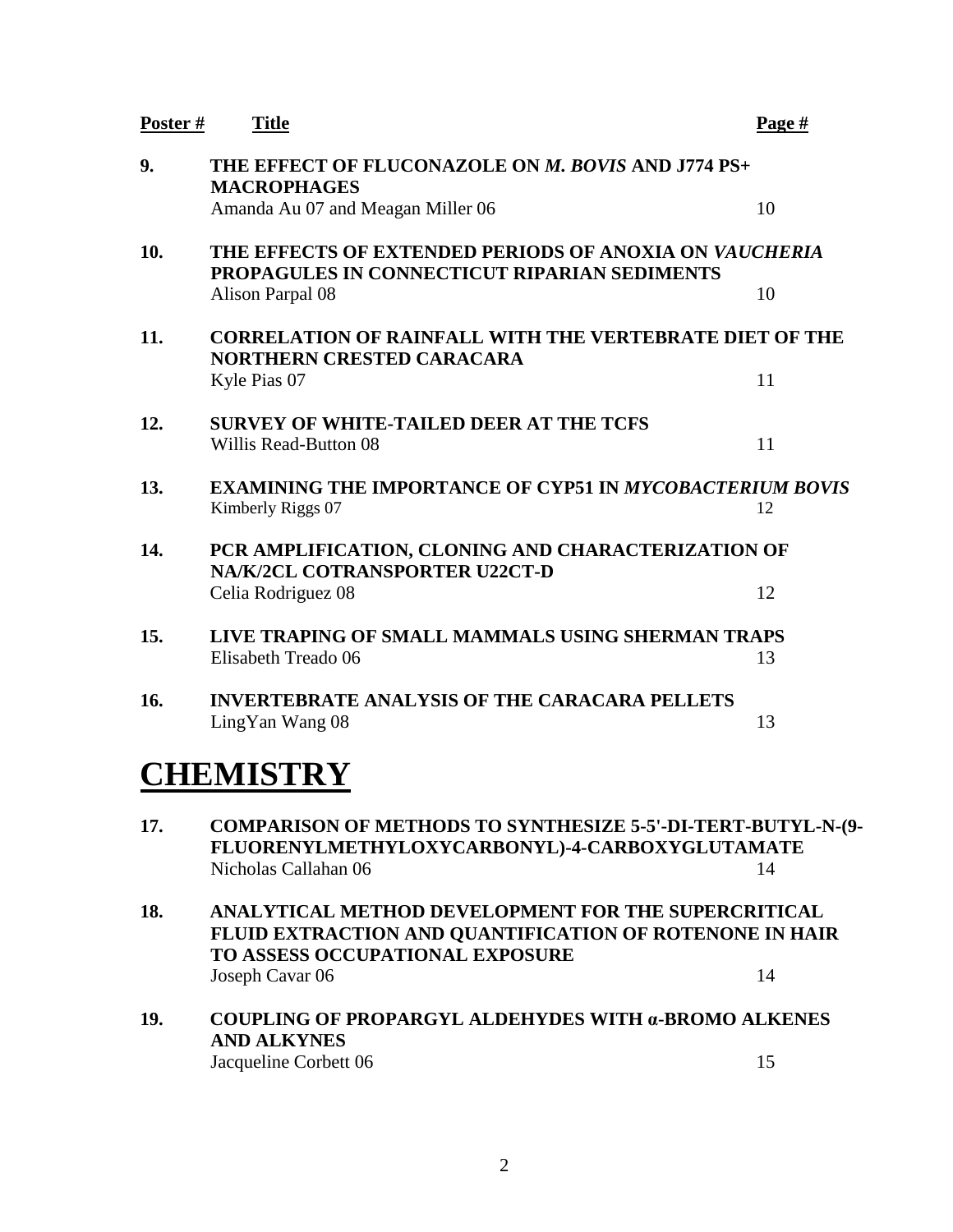| Poster# | <b>Title</b>                                                                                                                 | Page # |  |
|---------|------------------------------------------------------------------------------------------------------------------------------|--------|--|
| 20.     | <b>INDIUM PROMOTED COUPLINGS OF HEPT-2-YNAL ALDEHYDE USING</b><br><b>CINNAMYL BROMIDE</b>                                    |        |  |
|         | Kwame Frimpong 08                                                                                                            | 15     |  |
| 21.     | <b>BINDING STUDIES OF OSTEOCALCIN TO TYPE I COLLAGEN</b><br>Hannah Knipple 07                                                | 15     |  |
| 22.     | AFFECTS OF TEMPERATURE AND SOLVENT UPON THE INDIUM<br>PROMOTED COUPLING REACTION OF CROTYL BROMIDE AND<br>PROPARGYL ALDEHYDE |        |  |
|         | Kristin Kremer 07                                                                                                            | 16     |  |
| 23.     | <b>INDIUM PROMOTED COUPLING: THE EFFECTS OF ELECTRON</b><br>WITHDRAWING GROUPS ON 1,2- AND 1,4-ADDITIONS                     |        |  |
|         | Claire Lawlor 06                                                                                                             | 16     |  |
| 24.     | <b>FORMATION OF BIS-ALKYNE COMPLEX TO TEST PURITY USING HPLC</b><br>Jessica Leandre 07                                       | 17     |  |
| 25.     | RATIONAL SYNTHESIS OF POTENTIAL α-HELIX TEMPLATES<br>Adam Lesser 06                                                          | 17     |  |
| 26.     | ANALYSIS OF DOPAMINE AND URIC ACID IN NEURONAL CELL<br><b>CULTURE MEDIA</b>                                                  |        |  |
|         | Robert Maloof 07 and Lisa Bosy 06                                                                                            | 17     |  |
| 27.     | <b>SAMPLE PREPARATION FOR BINDING STUDIES ON OSTEOCALCIN</b><br>Frank Mieles 07                                              | 18     |  |
| 28.     | <b>SYNTHESIS OF SYMMETRIC ALKYNYLPEPTIDES AND COORDINATION</b><br>TO TUNGSTEN COMPLEXES                                      |        |  |
|         | Whitney Smith 07                                                                                                             | 18     |  |
| 29.     | SYNTHESIS OF HYDROCARBON CAGES AS A PRECURSOR TO<br><b>FULLERENE FORMATION</b>                                               |        |  |
|         | Katherine Spencer 08 and Michael Johnson 07                                                                                  | 19     |  |
| 30.     | <b>ISOLATION OF OSTEOCALCIN FROM BOVINE BONE</b><br>Jesse Wanzer 08                                                          | 19     |  |
| 31.     | NUCLEATION OF β-SHEETS WITH A FERROCENE CROSSLINK<br>David Webster 06                                                        | 20     |  |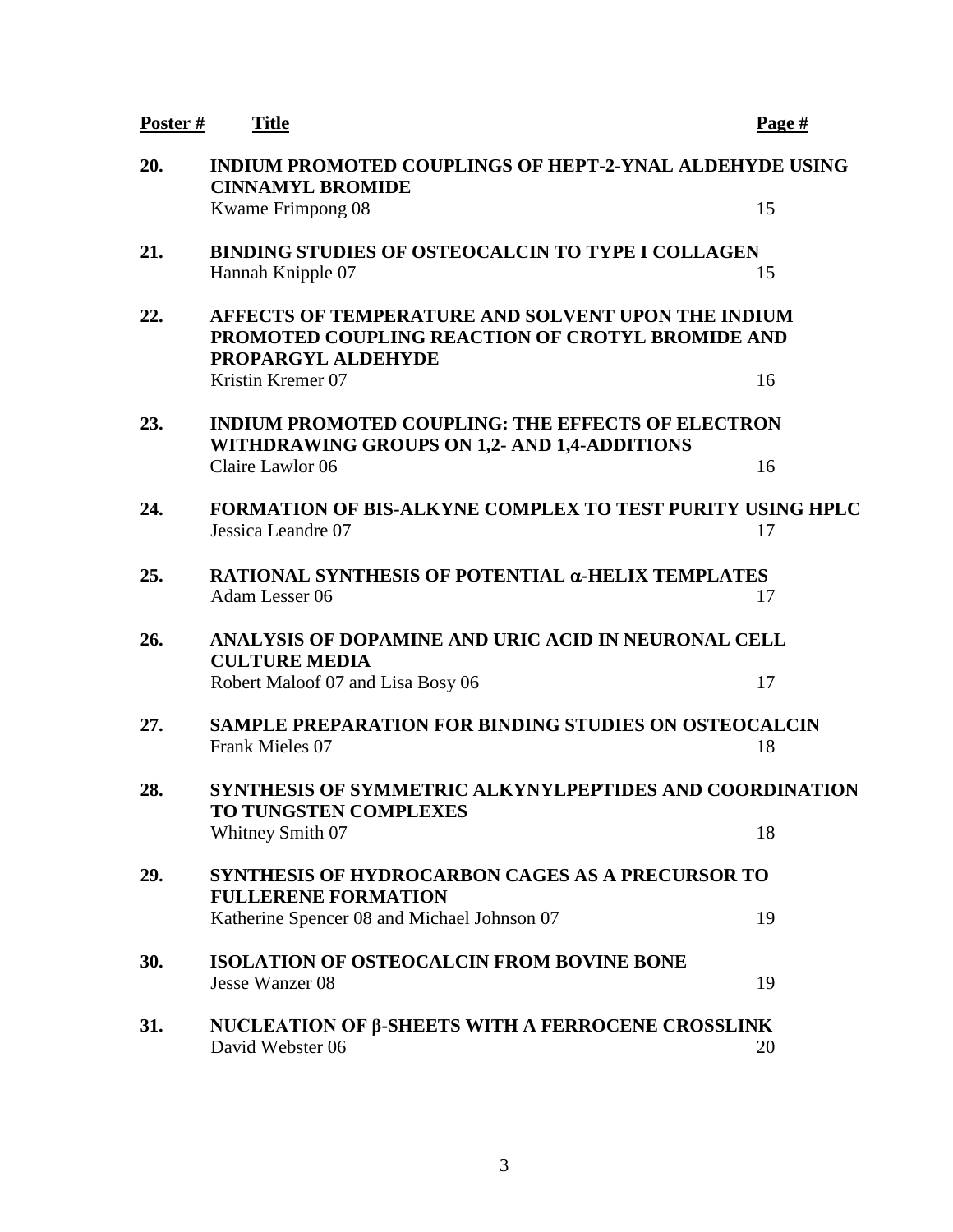| 32. | <b>INDIUM PROMOTED COUPLINGS OF PROPARGYL ALDEHYDE</b><br>MOIETIES WITH 1,2- AND 1,4-REGIOSELECTIVITY                                                                                               |    |  |
|-----|-----------------------------------------------------------------------------------------------------------------------------------------------------------------------------------------------------|----|--|
|     | Joseph Wzorek 06                                                                                                                                                                                    | 20 |  |
| 33. | <b>SYNTHESIS OF METALLACYCLICPEPTIDES BY SIDE-CHAIN TO SIDE-</b><br><b>CHAIN COORDINATION</b>                                                                                                       |    |  |
|     | Craig Yennie 06                                                                                                                                                                                     | 21 |  |
| 34. | SYNTHESIS OF GAMMA (y) -HOMOALLYLIC ALCOHOL IN INDIUM-<br>PROMOTED COUPLING REACTIONS OF CINNAMYL BROMIDE AND<br><b>HEPTYNE ALDEHYDE UNDER VARIOUS SOLVENT AND TEMPERATURE</b><br><b>CONDITIONS</b> |    |  |
|     | Lilia Zhahalyak 06                                                                                                                                                                                  | 21 |  |
|     | <b>EDUCATIONAL STUDIES</b>                                                                                                                                                                          |    |  |
| 35. | DO MAGNET SCHOOLS ATTRACT ALL FAMILIES EQUALLY? A GIS<br><b>MAPPING ANALYSIS</b>                                                                                                                    |    |  |
|     | Naralys Estevez 06                                                                                                                                                                                  | 22 |  |
| 36. | <b>SHAPING THE LEARNING CORRIDOR INTERDISTRICT MAGNET</b><br><b>SCHOOLS, 1990S TO THE PRESENT</b>                                                                                                   |    |  |
|     | Nivia Nieves 06                                                                                                                                                                                     | 22 |  |
| 37. | <b>FAMILY AND SCHOOL FACTORS INFLUENCING THE RACIAL</b><br><b>ACHIEVEMENT GAP IN WEST HARTFORD PUBLIC SCHOOLS</b>                                                                                   |    |  |
|     | Rebecca Wetzler 06                                                                                                                                                                                  | 23 |  |
| 38. | RACE, REAL ESTATE, AND RACIAL CHANGE IN BLOOMFIELD<br><b>SCHOOLS FROM 1960 TO PRESENT</b>                                                                                                           |    |  |
|     | Aleesha Young 07 and Kellie Perkins 05                                                                                                                                                              | 23 |  |
|     | <b>ENGINEERING</b>                                                                                                                                                                                  |    |  |
| 39. | <b>5-ELEMENT MODEL OF SYSTEMIC ARTERIAL CIRCULATION IN TIME</b><br><b>DOMAIN</b>                                                                                                                    |    |  |
|     | Susmita Bhandari 07                                                                                                                                                                                 | 24 |  |
| 40. | <b>AUTOMATION OF FLUID VISCOSITY MEASUREMENTS</b><br>Kashif Mohiuddin 08                                                                                                                            | 24 |  |
| 41. | APNEA MONITOR USING AN 8051-BASED EMBEDDED SYSTEM<br>Maria Restrepo 06                                                                                                                              | 25 |  |
|     |                                                                                                                                                                                                     |    |  |

4

### **Poster # Title Page #**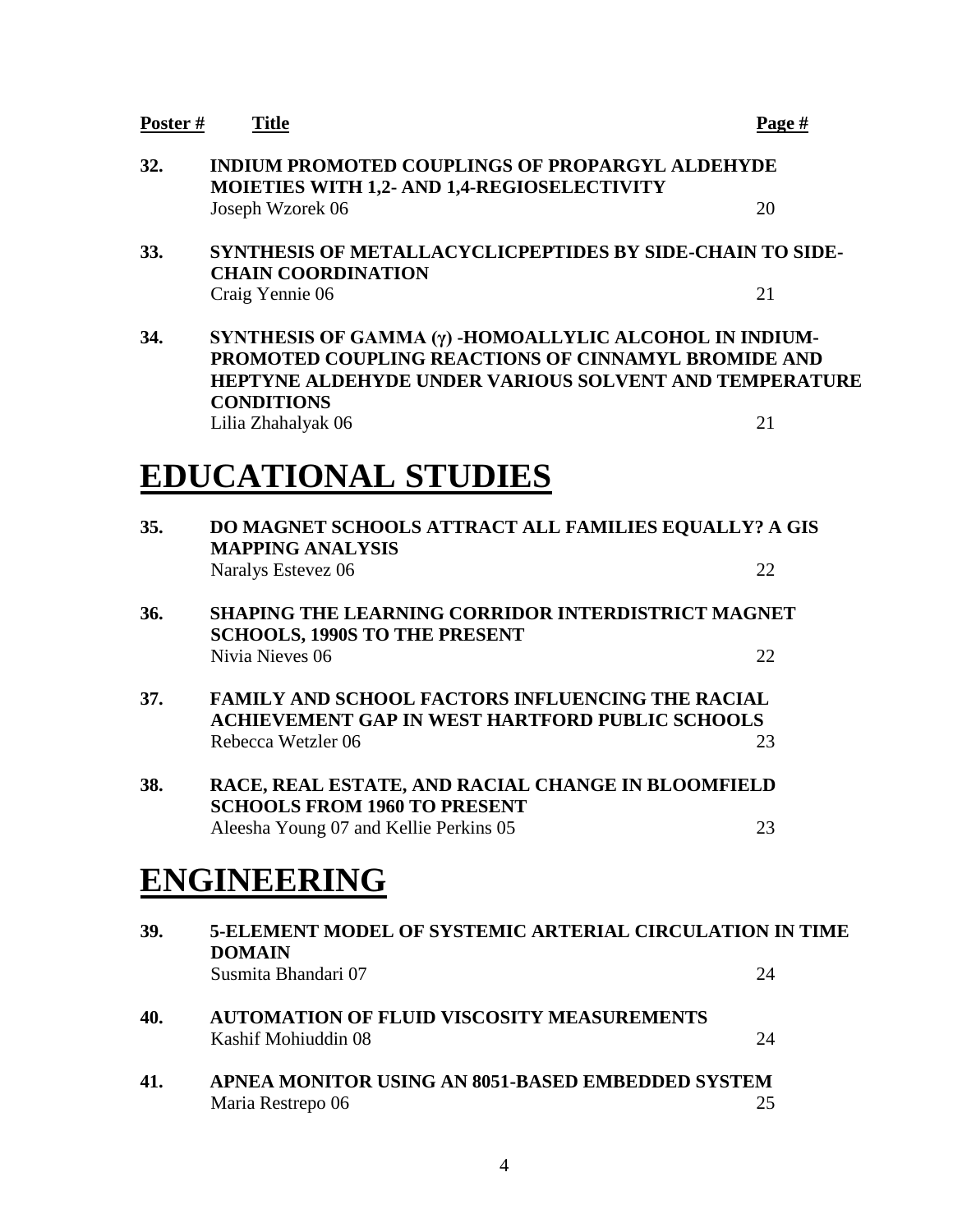### **ENVIRONMENTAL SCIENCE**

**42. TOXICITY OF HISTAMINE ANTAGONISTS ON AQUATIC ORGANISMS** Nikki LaBella 06 25 **43. MAGNETIC ENHANCEMENT IN LOESSIC SOILS - EFFECTS ON MAGNETIC GRAIN SIZE AND MINERALOGY** Alex Masi 08 26 **MATH 44. AN INVARIANT SEPARATING RATIONAL TANGLES FROM IRRATIONAL** 

|     | <b>TANGLES</b><br>Alexis Morley-Lyons 06                                                                 | 26 |  |
|-----|----------------------------------------------------------------------------------------------------------|----|--|
| 45. | <b>CLASSIFYING THE GRAPHS OF CUBIC EQUATIONS</b><br>Lisa Pham 08                                         | 27 |  |
|     | NEUROSCIENCE                                                                                             |    |  |
| 46. | <b>HIPPOCAMPAL PLASTICITY IS DEPENDENT ON STIMULUS</b><br><b>FREQUENCY IN 30 DAY-OLD RATS</b>            |    |  |
|     | Becket Greten-Harrison 07 and Adam J. Pattison 07                                                        | 27 |  |
| 47. | <b>COGNITIVE EFFECTS OF CHRONIC ORGANOPHOSPHATE PESTICIDE</b><br><b>EXPOSURE TO MIGRANT FARM WORKERS</b> |    |  |
|     | Jesse Hansen 06                                                                                          | 28 |  |
| 48. | <b>INDUCTION OF LTP AND LTD IN ADENOSINE A1 RECEPTOR-DEFICIENT</b><br><b>MICE</b>                        |    |  |
|     | Natalie Phouyaphone 06                                                                                   | 28 |  |
| 49. | URIC ACID ANALYSIS OF VENTRAL MESENCEPHALON AND CELL<br><b>CULTURE METHODS IN CD-1 MICE</b>              |    |  |
|     | Cristina Wheeler-Castillo 08, Katie Rodgers 07, and Dika Kuljis 07                                       | 29 |  |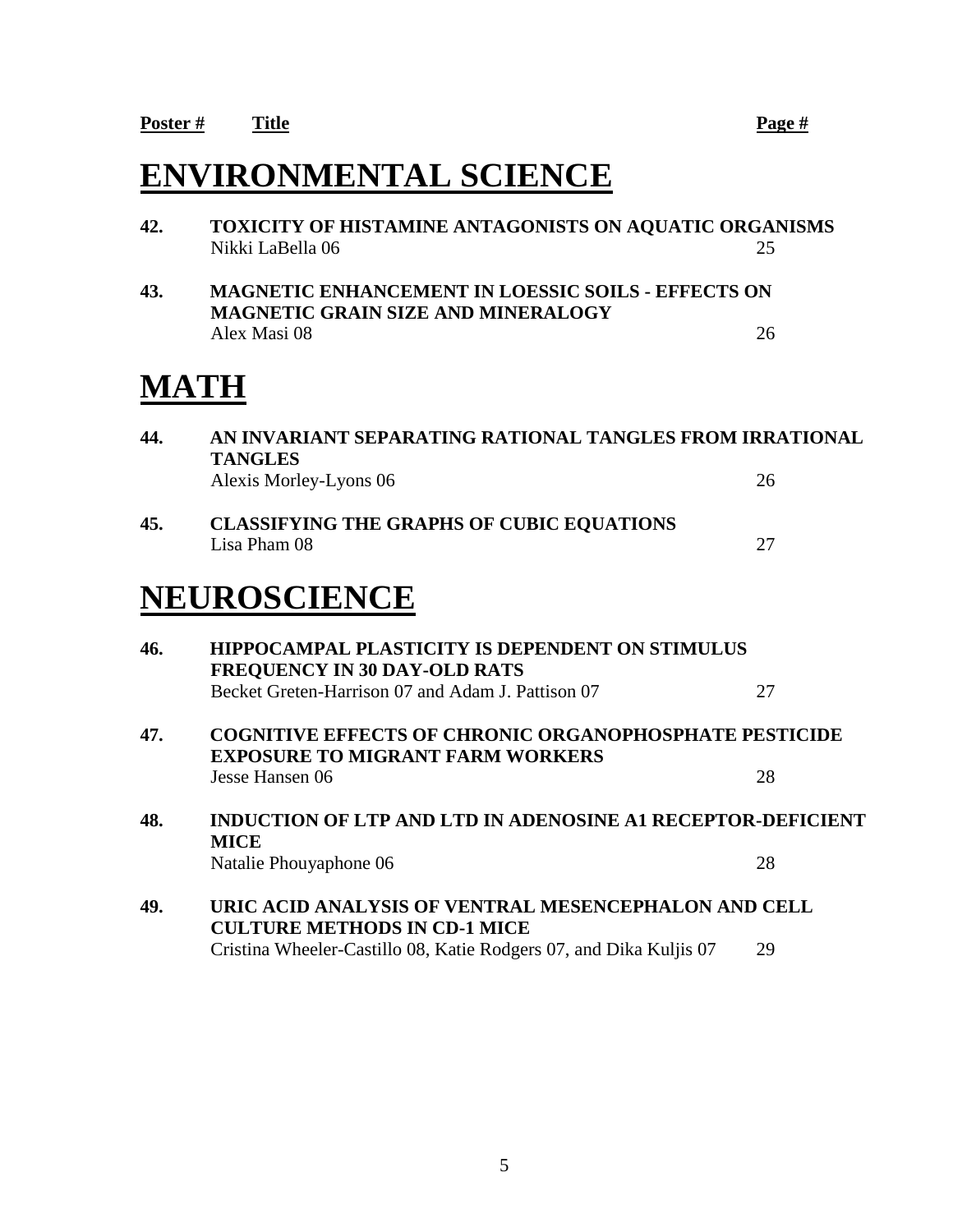# **BIOLOGY**

#### **1.**

#### **ANALYSIS OF THE PRODUCTION OF THREE CYTOCHROME P450 2D6 POLYMORPHISMS**

Shahzad Ahmed 08, Faiza Khan 07, and Lizabeth Nonell 07 Faculty Sponsor: Hebe Guardiola-Diaz

The purpose of this study is to examine three polymorphisms of the Cytochrome P450 2D6 (CYP2D6) enzyme: the wild-type strain, the "M" mutant, and the "9070" mutant. In order to accomplish this, we carried out a series of studies to determine the optimal conditions for the production of CYP2D6 protein using E-coli cells as the expression vector. Western Blot tests and acrylamide gels demonstrated that expression of our protein was optimized at  $13۫$ ; C and at twenty-four hours after induction with IPTG. Using these conditions, we performed a largescale study and proceeded to lyse our cells and purify our CYP2D6 protein. We succeeded in purifying the 2D6 protein using this process, but there were still other contaminants. In the future, we hope to optimize purification in order to obtain better protein samples and analyze the production of CYP2D6 in each of our strains.

**2.**

#### **AN ECOLOGICAL AND CHEMICAL EXAMINATION OF GLANDULAR HAIRS IN TWO PIERID BUTTERFLY CATERPILLARS (***PIERIS VIRGINIENSIS* **AND**  *ANTHOCHARIS MIDEA***)**

Sarah Arnold 06 Faculty Sponsor: Scott Smedley

Caterpillars of certain pierid butterfly species possess glandular hairs. In *Pieris rapae* and *Pieris napi*, these cuticular structures produce droplets containing mixtures of previously unknown lipids, and in *P. rapae* these compounds serve a defensive role against predatory ants. We have discovered that two additional species possess secretory hairs - *Pieris virginiensis*, a congener of the two previously studied species, and the more distantly related *Anthocharis midea*. We are determining whether the larval secretions of these two species play a defensive role and are characterizing their chemical composition.

#### **3.**

#### **ANALYSIS OF TIRE RUBBER LEACHATE WITH A BACTERIAL MUTAGENESIS ASSAY**

Sara Benevento 06 Faculty Sponsor: Alison Draper

Rubber particles from automobile tires wear off with use and contribute to water pollution as they leach harmful chemicals into the environment. In an effort to examine the effects of these water-soluble chemicals, *Salmonella typhimurium* was used to assess the mutagenicity of tire rubber leachate. Tire tread particles were leached in hard water for 10 days at room temperature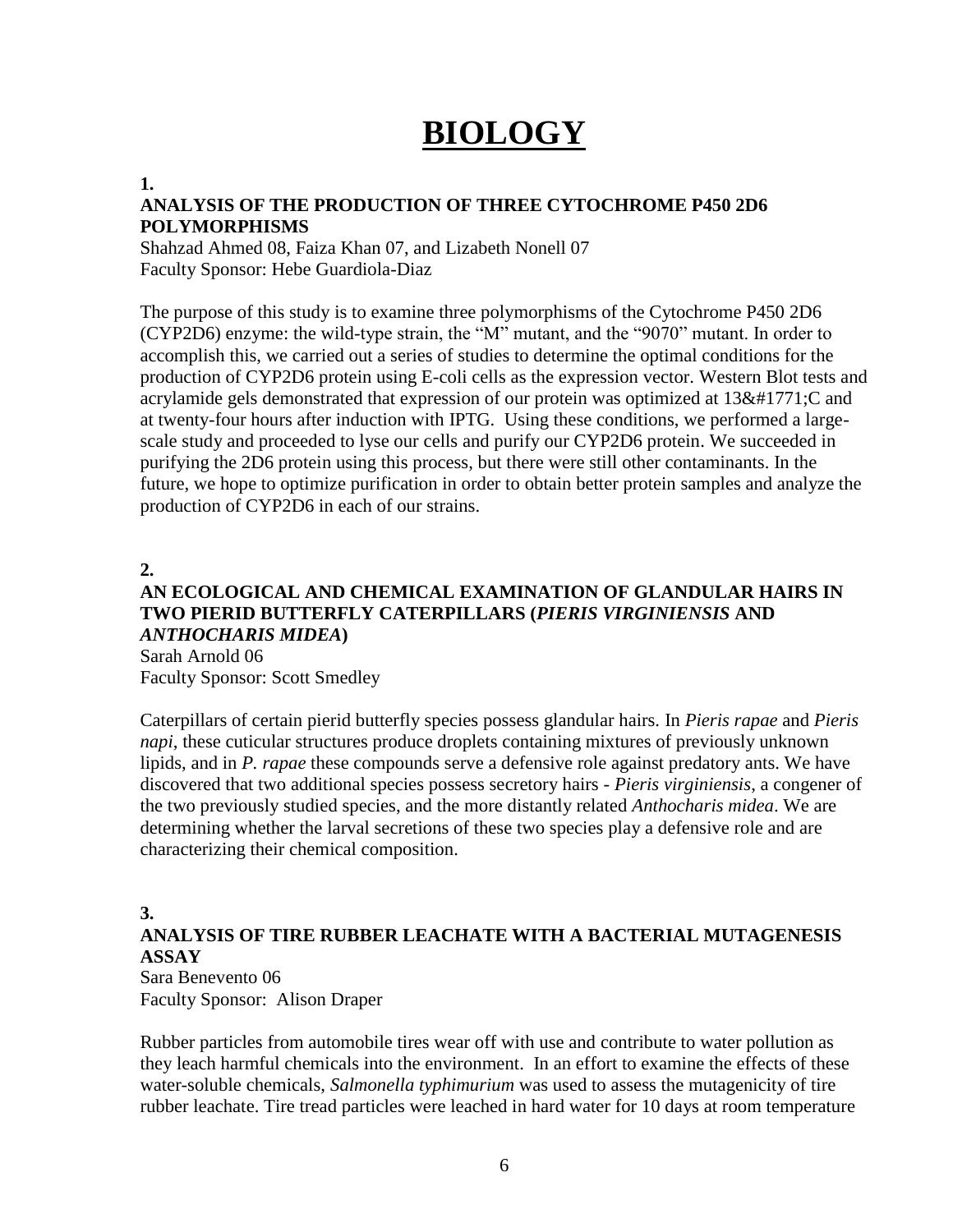with constant agitation, filtered through a 0.45 µm nylon membrane and stored at 4°C until use. The leachate was concentrated 10- and 100-fold with a C-18 solid phase extraction column, extracted into hexane, dried under  $N_2$  and reconstituted in DMSO. Bacterial mutagenesis assays using Ames strains TA 1535 and TA 1538 were performed according to Standard Methods. Briefly, bacteria were pre-incubated in nutrient broth for 12 hr at 37<sup>o</sup>C with shaking. Then, 0.1 ml of test material (in DMSO), 0.5 ml of rat liver S-9 mixture, and 2.5 ml of melted top agar were added. After 20 min additional incubation, the contents were vortexed, poured on minimal agar plates, and incubated at 37°C for 60 hr before being scored. Revertant colonies were counted and scored against negative control plates (DMSO), and diagnostic mutagens analyzed with each experiment served as positive controls. Evidence suggests that tire rubber leachate requires metabolism to induce mutation and may be mutagenic at elevated concentrations. While no mutagenesis was detected with unconcentrated tire rubber leachate, proportional mutagenesis was observed with 10:1 and 100:1 concentration. With a growing number of automobiles on the road there is a marked increase in the amount of tire rubber particles entering the environment: collecting on roadways as dust and eventually being washed into local waterways. Further work will be directed towards identifying the mutagenic chemical(s) in these particles and may suggest the elimination of toxic compounds in future tire production.

#### **4. MODIFICATION OF** *DROSOPHILA* **SERRATE- NOTCH INTERACTION BY SPECIFIC INHIBITION OF O-FUCOSYLATION** David Frederick 06

Faculty Sponsor: Robert J. Fleming

This study was undertaken to determine the significance of fucose sugar tags on a specific, highly conserved segment of the *Drosophila* cell surface ligand, Serrate. The Serrate ligand interacts with the Notch receptor, transducing signals that play a critical role in determining the fate of certain cells during development. We hypothesize that inhibited fucosylation of Serrate will result in a loss of function for the Notch receptor. Our target genetic construct contains a single nucleotide modification, which will change a single amino acid in the mutant Serrate and prevent the attachment of fucose to a region known as EGF-like repeat 12. The wild type Serrate gene was inserted into a plasmid and modified using numerous endonuclease digestions, custom polymerase chain reactions, and re-ligations of the genetic fragments. Standard plasmid transformation and cloning techniques were employed using *Escherichia coli* subjected to ampicillin and X-gal markers. Once the construct is complete, it will be inserted into *Drosophila* eggs so that transformant animals can be isolated and morphologically compared to the wild type. We anticipate those studies to be conducted in the coming months.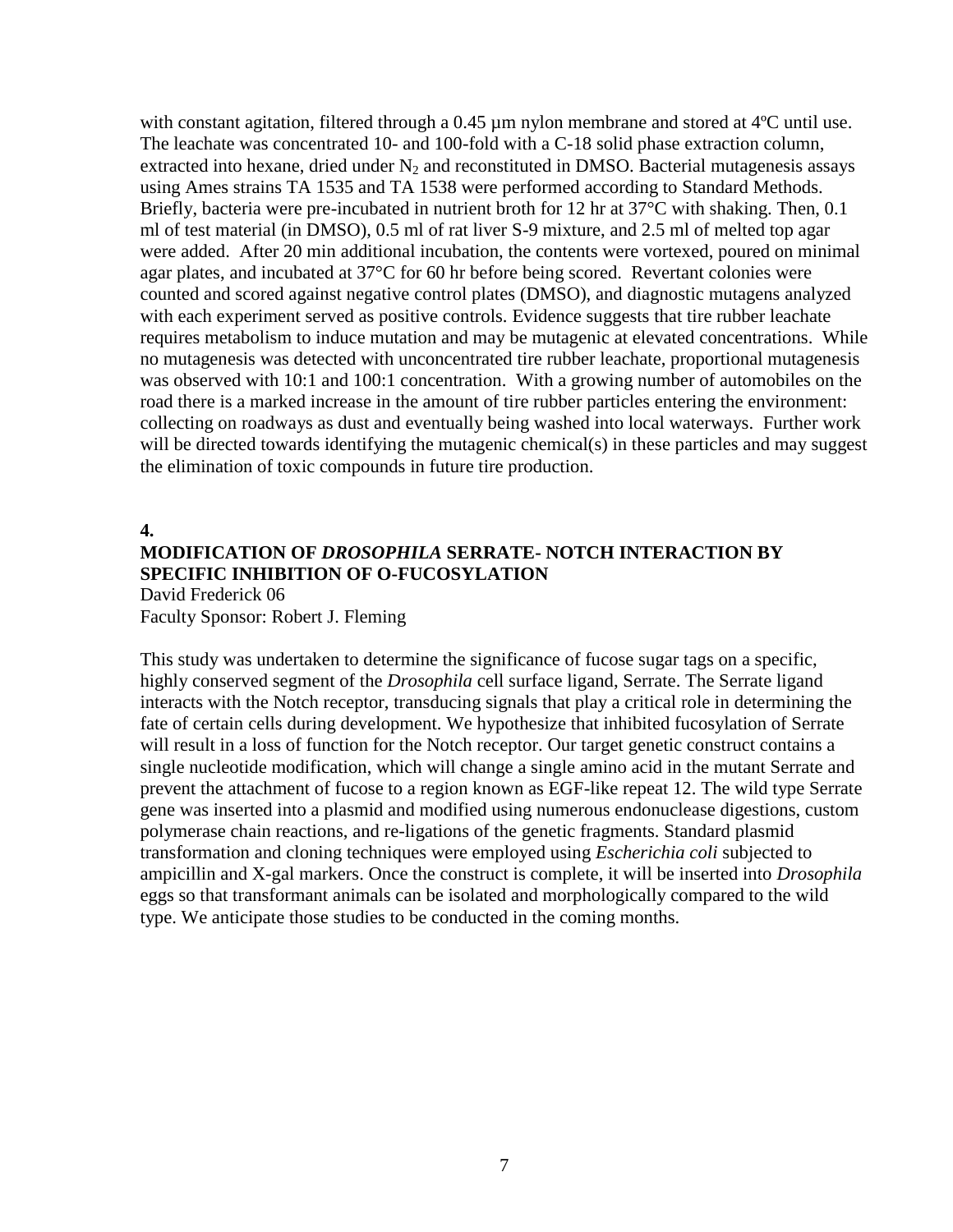#### **5. CAMERA TRAPPING OF VARIOUS SIZED MAMMALS AT THE TRINITY COLLEGE FIELD STATION WITH HEAT AND MOTION SENSOR CAMERA UNITS** Desiree Hernandez 06

Faculty Sponsor: Michael O'Donnell

This summer study was done to observe the distribution and diversity of all mammal size ranges at the Trinity College Field Station via camera trapping using 16 specifically placed heat and motion sensor camera units throughout the 1 km<sup>2</sup> area of land. It is important to document the animals (and plants) out in the field because it is an area of research used by Trinity College so further research can be done if it is known what exists on the land. It is also safer to be familiar with the kind of environment in which this or any other kind of research is being conducted. Unlike trapping, which requires a great deal of physical work and limits the sizes of the animals able to be captured, camera trapping is the most efficient method of documenting what animals of all size ranges are out in the field. The cameras were set at high environmental sensitivity and set to take pictures every 30 seconds after detecting movement to maximize the chances of photographing the animal at the site. Each camera site contained lures such as shellfish oil, canine lure, bear lure or corn (at deer stations) to attract the animals to the area as a method to capture the animals on camera. The animals captured most on camera were deer, followed by squirrels, the dog (Darla) that lives nearby, raccoons, gray foxes, and fisher. The camera capture rates of these mammals are demonstrated in a table so that the abundance of these animals can be exhibited in a controlled manner.

#### **6.**

#### **INVESTIGATION OF AZOL-ANTIFUNGALS AS A NOVEL DRUG THERAPY AGAINST** *MYCOBACTERIUM BOVIS*

Michael Kelleher 07 Faculty Sponsor: Lisa-Anne Foster

*Mycobacterium tuberculosis* is the organism responsible for tuberculosis in humans. Mycobacteria infect their hosts by entering the endosomal pathway of macrophages, yet they avoid lysosomal degradation by remaining in late endosomal vesicles. In these vesicles, the mycobacteria replicate without being detected by the immune system. In recent years, the prevalence of drug-resistant tuberculosis has increased dramatically. Consequently, it is imperative that novel drugs be developed to combat this pathogen. *Mycobacterium bovis* is a closely related species of *M. tuberculosis* that can be used as a model for studying mycobacterial infections. Past research has shown that antifungals may be an effective treatment against mycobacteria, and thus the efficacy of antifungal drugs against *M. bovis* was studied. A dose response experiment was conducted in order to determine the minimum concentration of econazole that prevented mycobacterial growth. It was found that 25uM econazole was the minimum bacteriocidal concentration. However, further studies must be done in order to determine the minimum concentration of econazole that is bacteriocidal with respect to *M. bovis*. Also, a dose response experiment was performed to determine the maximum concentrations of econazole and fluconazole that the macrophages could tolerate. It was determined that these concentrations were 2.5uM for econazole and 20uM for fluconazole. Finally, infection assays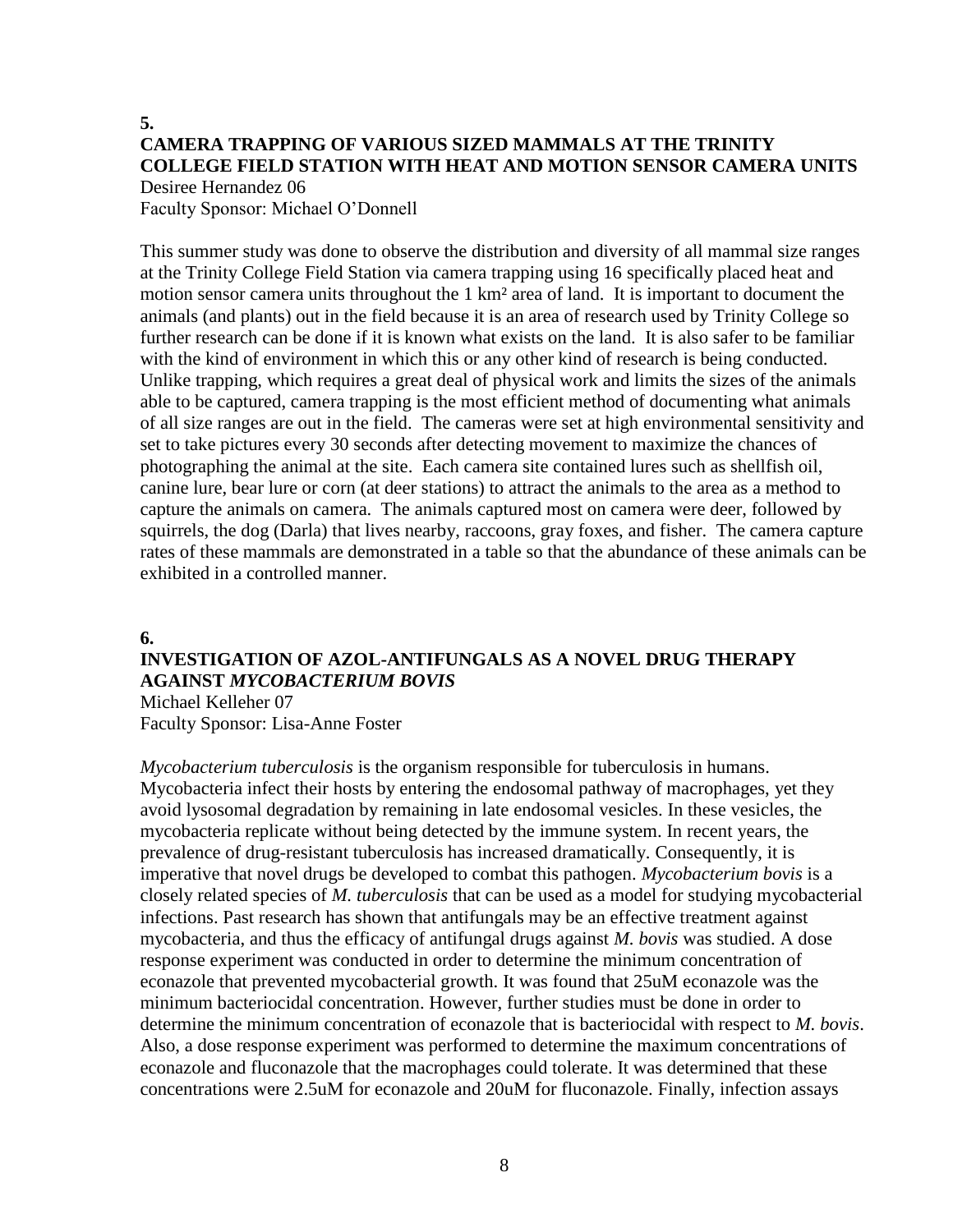were conducted to determine the effect of antifungals on *M. bovis* infected macrophages. Preliminary findings show that 500nM concentrations of econazole significantly reduced the number of *M. bovis*. This result is extremely promising, and econazole has a great deal of potential as a novel treatment for tuberculosis.

#### **7. STUDIES ON THE DEVELOPMENT OF THE CORN SNAKE** Siobhan Knight 07

Faculty Sponsor: Daniel Blackburn

We are using Trinity's breeding colony of corn snakes, Pantherophis guttatus, to provide basic information about reptile development and egg physiology. During the summer I maintained the eggs and periodically harvested embryos for study. I learned and applied the techniques for light microscopy and scanning electron microscopy and harvested tissues for microscopic study. I also determined the time course of development by examining eggs at different stages. The egg shell was cut open and the embryo was carefully removed and staged according to the Zehr (1962) staging system. The embryos were fixed in 10% formalin for light microscopy. The embryos were processed, embedded in paraffin and sectioned at 7 $\mu$ m using a microtome. The sections, placed on microscope slides, were stained with eosin and hematoxylin. The egg shells from each embryo, containing the chorioallantoic membrane, omphalloallantoic membrane and isolated yolk mass were placed in the Karnovsky's fixative and prepared for scanning electron microscopy. I observed that the female corn snakes lay their eggs  $50 - 60$  days after mating and the eggs hatch  $150 - 160$  days later. Based on the Zehr (1962) staging system, the development of the embryos, from conception to hatching, is separated into 37 stages. When the eggs hatched I found the embryos to be at stage 22. At this stage the endolymphatic duct, and the vomeronasal organ in the nasal pit is visible, but no internasal depression can be seen. At the final stage, stage 37, the embryos, which are fully developed with scales and pigment, hatch from the eggs. Based on the information found when the embryos and membranes are examined, I hope to produce a new staging table that more accurately describes the development of the corn snake. I also plan to use scanning EM to study fetal membrane, which sustain the embryo during development.

**8.**

#### **SOCIAL STIMULATION AND CELL PROLIFERATION IN** *APTERNOTUS LEPTORHYNCHUS*

Elizabeth McCarthy 07 Faculty Sponsor: Kent Dunlap

Understanding the relationship between changes in behavior and changes in brain structural plasticity, particularly neurogenesis, could one day aid in the creation of new treatments for brain injuries and neurodegenerative diseases. The neural pathway that controls the chirping behavior of electric fish has been studied extensively and is therefore useful in determining this relationship. It has been found in *Apternotus leptorhynchus*, a type of electric fish, that social stimulation causes an increase in chirping behavior and is also associated with an increase in cell proliferation. In this set of experiments, fish were exposed to social stimulation over different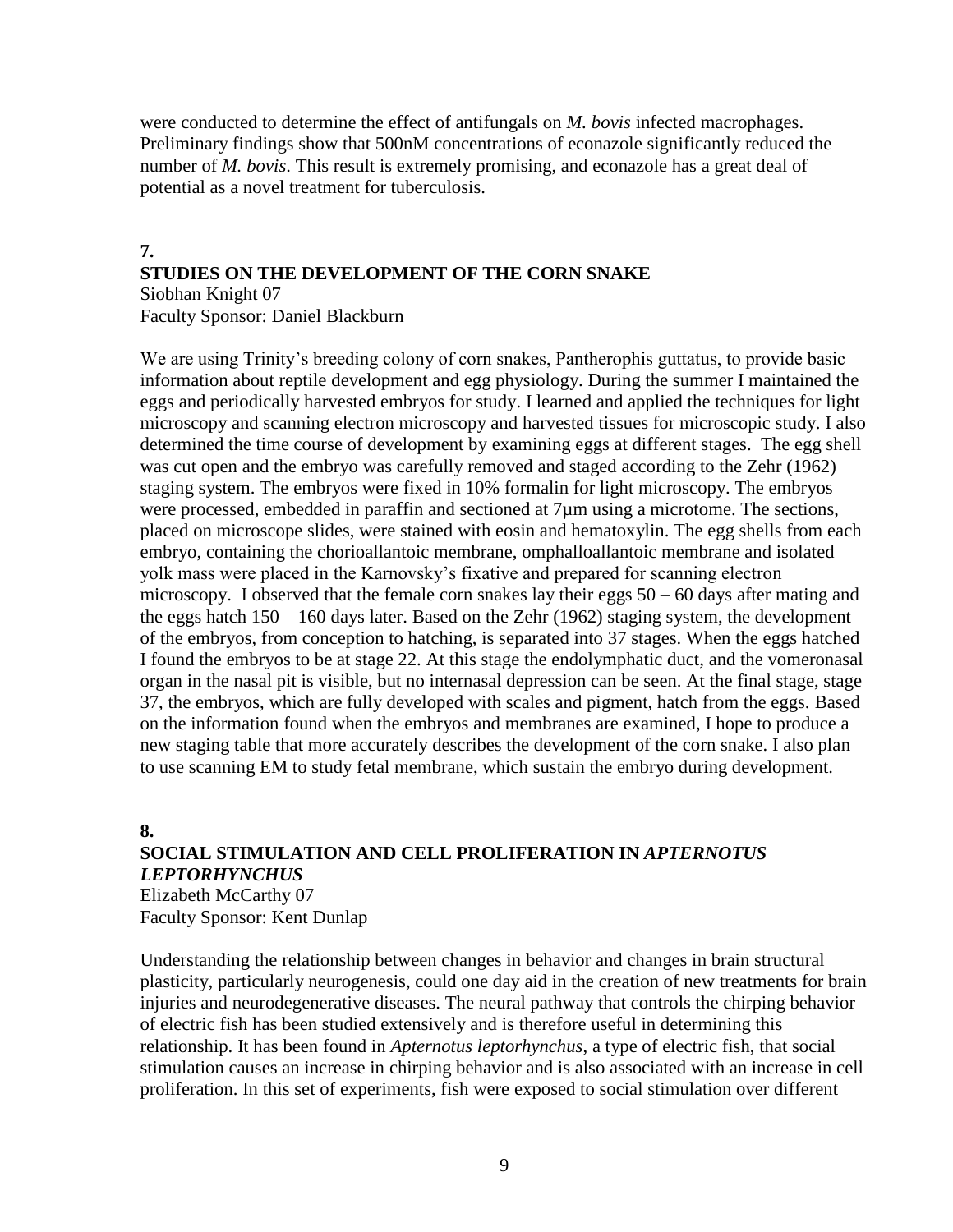time intervals to determine how exposure length effected cell proliferation. Fish were matched for weight and electric organ discharge (EOD) and then they were either isolated (one fish per tank) or paired (two fish per tank) for all trials. In one trial, fish were injected with BrdU just one day after matching. There was no difference in BrdU labeling observed between the paired and isolated groups. In another trial, fish were injected with BrdU and then sacrificed 24 days later. Some co-labeling of brain cells with BrdU and Hu was observed in both paired and isolated fish. This indicated that neurogenesis had occurred. Further investigation will be needed to determine if the rates of neurogenesis observed differed between paired and isolated fish.

**9.**

#### **THE EFFECT OF FLUCONAZOLE ON** *M. BOVIS* **AND J774 PS+ MACROPHAGES** Amanda Au 07 and Meagan Miller 06

Faculty Sponsor: Hebe Guardiola-Diaz

*M. bovis* is a model organism for *M. tuberculosis* and therefore is the target of our current antifungal treatment study using fluconazole. Fluconazole is a potential new drug treatment for the tuberculosis mycobacterium. Varying concentrations of the antifungal were tested on *M. bovis* in order to determine a concentration of fluconazole that is detrimental to this mycobacterium. Concentrations ranging from 25 uM to 10 nM of fluconazole were tested on *M. bovis*. Absorbance readings were taken every 12-24 hours over 12 days. Only the controls grew significantly during the 12 day incubation period while the fluconazole tubes stayed at relatively low absorbance readings ranging from -0.009 to 0.023. After 8.58 days of incubation, the liquid cultures were plated and only the controls showed growth. Therefore, Fluconazole was also tested on macrophages at 25 uM, 1.0 uM, 0.75 uM, and 0.5 uM to determine a concentration yielding the best survival rate. The macrophages were grown in the incubator until they were ready to be split into wells and induced with antifungals. They were counted again after 48 hours to determine the number of cells that were dead or alive at each concentration. The control yielded the most live macrophages. Overall, a fluconazole concentration that was detrimental to *M. bovis* but was of little harm to macrophages was not found. The concentrations tested were all effective against *M. bovis* but were also deadly to macrophages.

**10. THE EFFECTS OF EXTENDED PERIODS OF ANOXIA ON** *VAUCHERIA* **PROPAGULES IN CONNECTICUT RIPARIAN SEDIMENTS** Alison Parpal 08

Faculty Sponsor: Craig Schneider

Species of the yellow green alga *Vaucheria* (Vaucheriaceae, Chrysophyta) are found throughout the world in salt, brackish, and freshwater sediments. This common and resilient genus has demonstrated its ability to survive extreme environmental stresses by depositing hardy, dormant "seed banks" of propagules in the sediment in which it grows. This study investigates the effect of periods of anoxia – a potential environmental stressor – on the germination/survival of *Vaucheria* propagules. Sediment samples used in this study were collected from a streambed in Ashford, Connecticut, where seven species of *Vaucheria* have previously been collected. The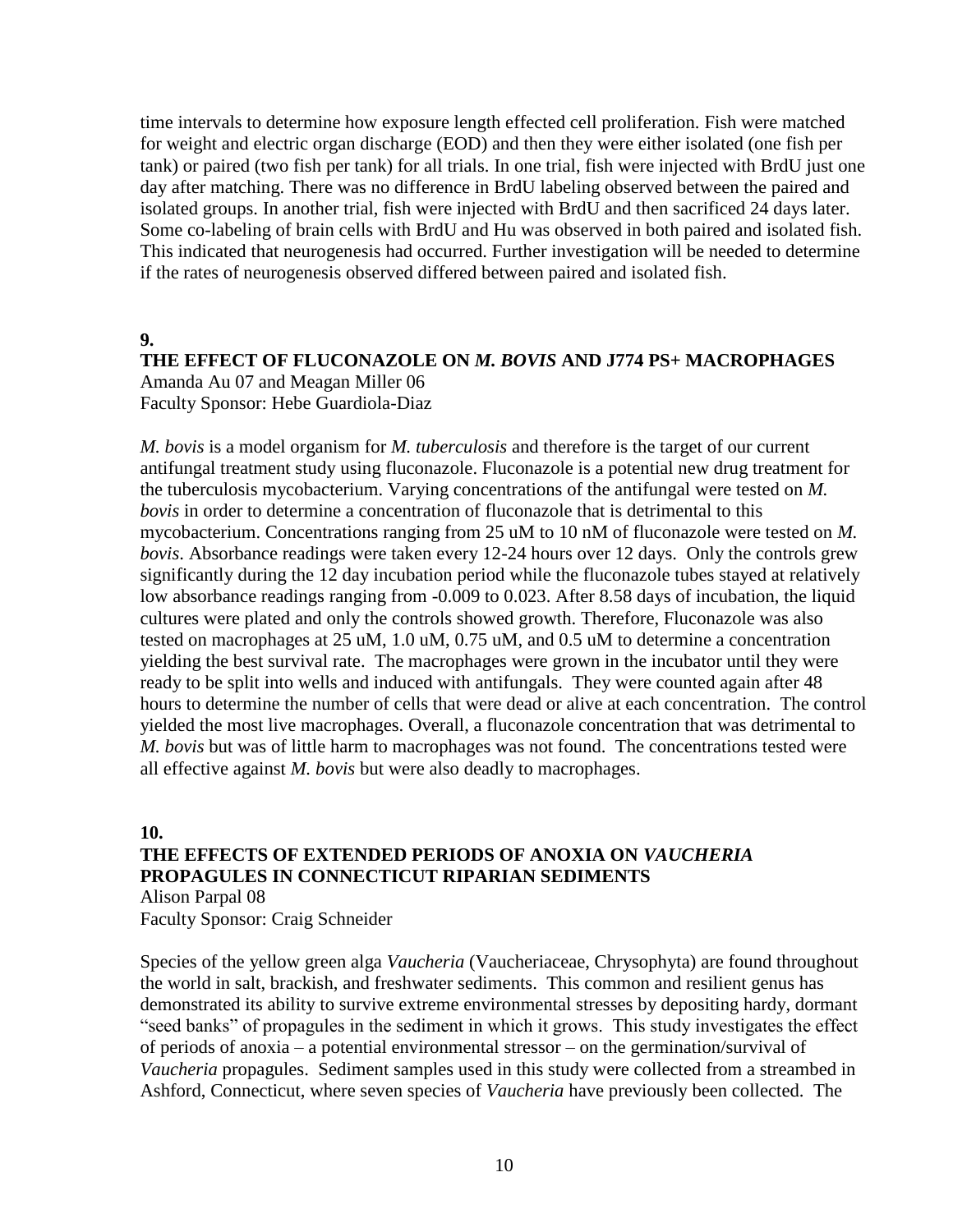raw samples were mixed and divided into small circular slabs, which were then placed in individual bags and relieved of oxygen in nitrogen-filled desiccating chambers in a dark cold room. One slab was removed from the chamber approximately every thirty days, allowed to cultivate in an incubator under optimal conditions, and observed for germination. Results have shown that at least three species of *Vaucheria,* - *V. aversa, V. uncinata* and *V. undulata -* are able to survive at least 150 d. of anoxic dormancy.

#### **11. CORRELATION OF RAINFALL WITH THE VERTEBRATE DIET OF THE NORTHERN CRESTED CARACARA**

Kyle Pias 07 Faculty Sponsor: Joan Morrison

We studied the vertebrate component of the breeding season diet of the Northern crested caracara (*Caracara cheriway*) in south-central Florida, where this species occurs as an isolated population and is threatened by widespread habitat loss. This species' breeding season is closely linked to the rainfall of the region. In this study, the prey items most closely linked to rainfall (fish and amphibians) were examined. The fish species most closely examined was the walking catfish (Clarius batrachus) as it represented approximately 72 percent of the caracaras fish diet. The amphibians are represented by sirens and amphiumas (Sirenidae and Amphiumidae). In both cases the numbers of these prey items increased from March to May, corresponding to an increase in rainfall. Also it was found that fish numbers peaked in May, in which the mass spawning of walking catfish across flooded pastures occurs. The change in the diet between nesting stages was also examined. It was found that the overall composition of the diet is significantly different between early nestlings, late nestlings, and fledglings. These findings, combined with previous data correlating rainfall and nest success rates, show how closely the caracaras life history is tied to the wetland cycles in Florida.

#### **12. SURVEY OF WHITE-TAILED DEER AT THE TCFS**

Willis Read-Button 08 Faculty Sponsor: Michael O'Donnell

The monitoring of the white tailed deer population at the Trinity Field Station was conducted in order to assess the deer populations health, which could thereby be used as a rough judgement of the faunal ecosystem as a whole. They will be monitored on the TCFS (Trinity College Field Station) property will be monitored via remote infrared trigged cameras in order to photograph their activity. By baiting specific sites with cracked corn, the deer will be attracted to increase the captured images. Through these images a rough population count will be extrapolated, and timing of antler growth and fawn weaning will also be examined, in order to compare to established values. Through this process, we were able to determine the population, antler growth, and fawn behavior of the White-Tailed Deer at the TCFS, all of which seem to be indicative of a healthy stock and, likely therefore, ecosystem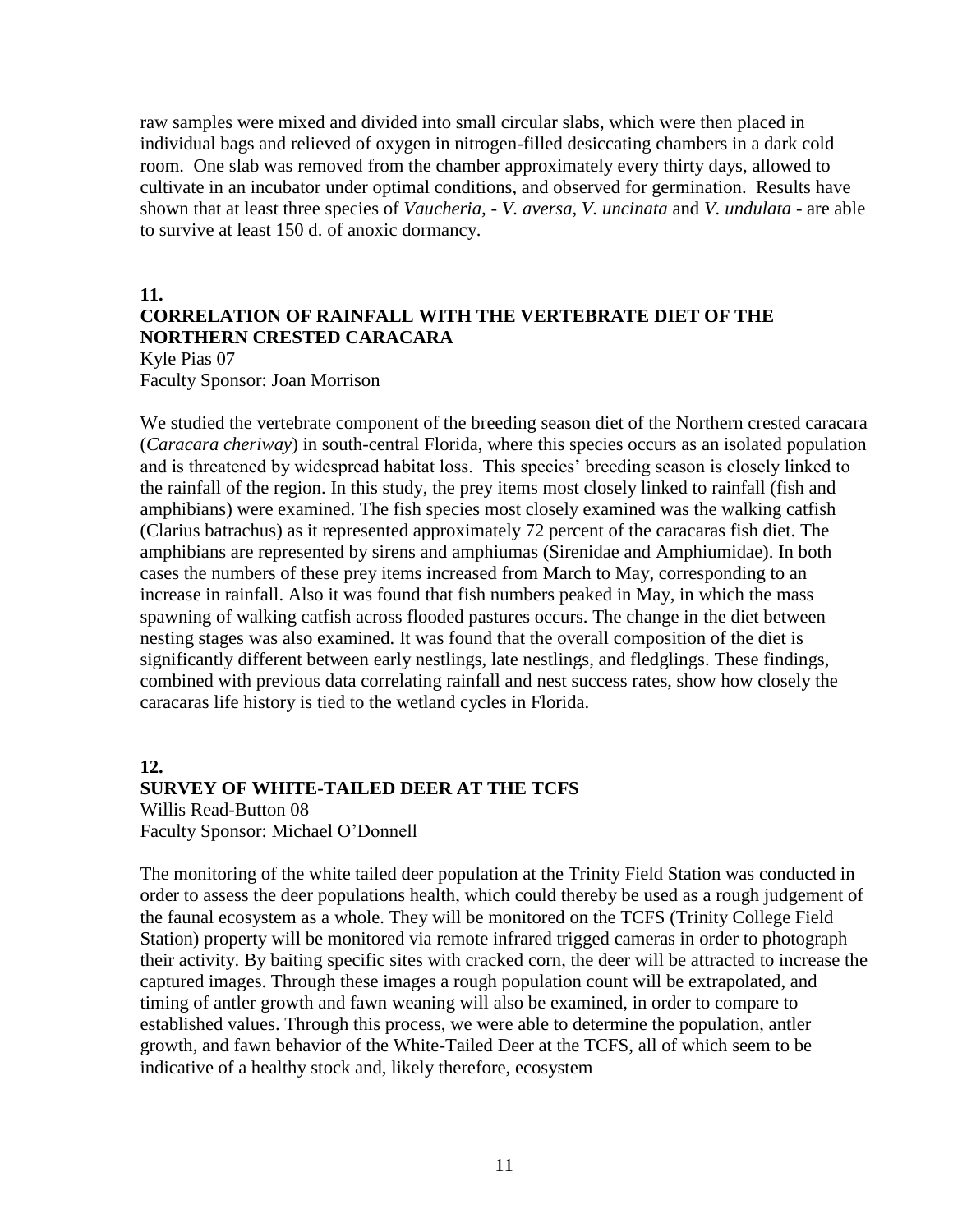#### **13. EXAMINING THE IMPORTANCE OF CYP51 IN** *MYCOBACTERIUM BOVIS* Kimberly Riggs 07

Faculty Sponsor: Lisa-Anne Foster

*M. tuberculosis* is the causative agent of tuberculosis. Tuberculosis infects millions of people throughout the world resulting in nearly 2 million deaths each year. Although an effective treatment regiment consisting of isoniazid and rifampicin is prescribed in most cases, individuals infected with multi drug resistant (MDR) strains remain untreatable. The rise in MDR *Mycobacterium* tuberculosis has spurred research and new treatment methods are in high demand. Analysis of the *M. tuberculosis* genome has aided in the search for new treatment targets. One sequence of particular interest is very similar to the fungal and mammalian CYP51, an enzyme used in sterol biosynthesis. Existing studies on *M. bovis* and *M. smegmatis*, model organisms for the study of *M. tuberculosis*, show that azole anti-fungals inhibit cell growth specifically targeting the cell membrane. In previous studies it's been shown that azole antifungals interfere with CYP51. In order to determine whether azole anti-fungals will be a potential treatment, it first must be determined whether or not CYP51 is an essential enzyme. To do this, a deletion mutation must be made. In this study a successful protocol was developed for deletion of *cyp51* from *M.bovis.* Further work on this study includes using the *M. bovis* deletion mutant in an infection assay to determine the essentiality of *cyp51* during infection. Since tuberculosis lives in organisms macrophages, the infection assay will be carried out in J774 macrophages to simulate these conditions.

#### **14.**

#### **PCR AMPLIFICATION, CLONING AND CHARACTERIZATION OF NA/K/2CL COTRANSPORTER U22CT-D**

Celia Rodriguez 08 Faculty Sponsor: Hebe Guardiola-Diaz

Oligodendrocytes are the cells responsible for myelination of neuronal axons in the Central Nervous System (CNS), contributing to their importance in research. In recent years, the ligandactivated Peroxisome Proliferated-Activated Receptor δ (PPARδ) has been identified in the nucleus of the oligodendrocyte as a transcription factor. It is involved in the rate at which oligodendrocytes mature, facilitating rapid development of oligodendrocyte precursors. A previous experiment designed to find PPARδ-regulated genes in oligodendrocytes identified two different genes. In the experiment, adult rat brain cDNA was used as a target during amplification of the DNA strand during PCR. The goal of this research is to generate a fulllength cDNA clone for the ion-transporter gene, using a PCR method for DNA amplification, pCR TOPO for cloning, and the Spin MiniPrep technique to ensure uncontaminated results. The long-term purpose of making this DNA constructs is to test its specific role in oligodendrocyte development. In due course, this experiment may lend itself to an investigation in testing the role of the ion cotransporter, enabling the identification of the specific stage or stages in oligodendrocyte development in which the ion-transporter is involved.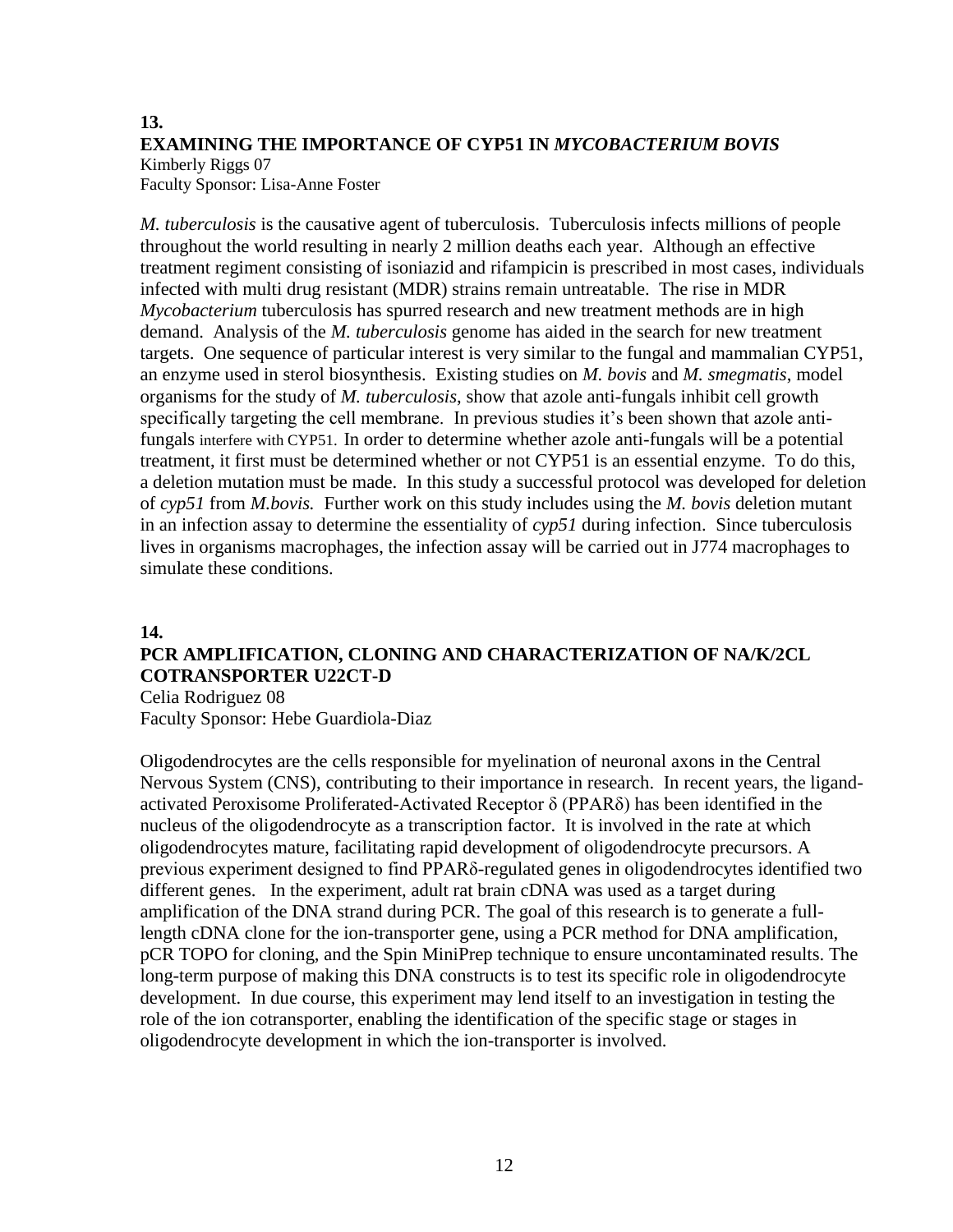#### **15. LIVE TRAPING OF SMALL MAMMALS USING SHERMAN TRAPS** Elisabeth Treado 06 Faculty Sponsor: Michael O'Donnell

Live trapping of small mammals is a method traditionally used to estimate the population of an area of land, as well as the species diversity. A popular trap used to do this is the Sherman Trap. In this study, bate was placed toward the rear of the traps and the traps were placed approximately 65 feet apart from each other. The bate was a peanut butter, paraffin and oatmeal mix. Approximately 49 traps were used to cover one grid (1km X 1km). The traps were checked every morning, and then rebated. This was done for 3- 4 consecutive nights. The most common animals trapped were the white-footed mouse (Peromyscus leucopus) and the deer mouse (Peromyscus maniculatus). There were also some voles and shrews. Some of the results showed conclusive data suggesting an increase in the number of mammals trapped as time went on. The number of recaptured mammals also seemed to increase as time went on suggesting that the same mammals were visiting the traps repeatedly. The species diversity in the highlands compared to the lowlands was very similar. The results obtained may have differed if the traps had been pre-baited prior to trapping the animals.

#### **16. DIET ANALYSIS FOR THE CRESTED CARACARA USING PELLETS** LingYan Wang 08 Faculty Sponsor: Joan Morrison

The crested caracara (*Caracara cheriway*), is a bird of prey that resides mostly in South and Central America. An isolated population of the species in Florida is classified as threatened due to rapid agricultural and residential growth. These changes in land use may affect the caracara's diet. My project examines the diet of this raptor using pellets that were collected from 87 different nests around the Lake Okeechobee area during 1995 - 1999. Pellets average 4.09 cm in length, 1.99 cm in width and 3.22 g in mass ( $n = 50$ ). Caracara pellets contained both vegetative and animal materials. Ninety-two percent of the pellets contained fire ants (*Solenopsis invicta*). 50% of the pellets contained more than 50% plant materials, mostly grass. The plant materials were quantified by estimating the percentage of plants in the overall matrix. The invertebrate pieces were collected and identified according to their texture, size, shape, and patterns on the elytra and pronotum. The pellets contained 52 different invertebrate types, including spiders, crayfish, and insects. Insects were mostly beetles and some contain toxic chemicals. Most of beetles were in the family Scarabidae, which indicates they were consumed during scavenging by the caracara. The number of invertebrate items found in pellets began to reach a plateau as the sample size increased. The project is ongoing and analysis of more pellets will provide a better understanding of the importance of invertebrates and plants in the caracara's diet. This information about the caracara's diet through pellet analysis may help in preventing the loss of this unique population.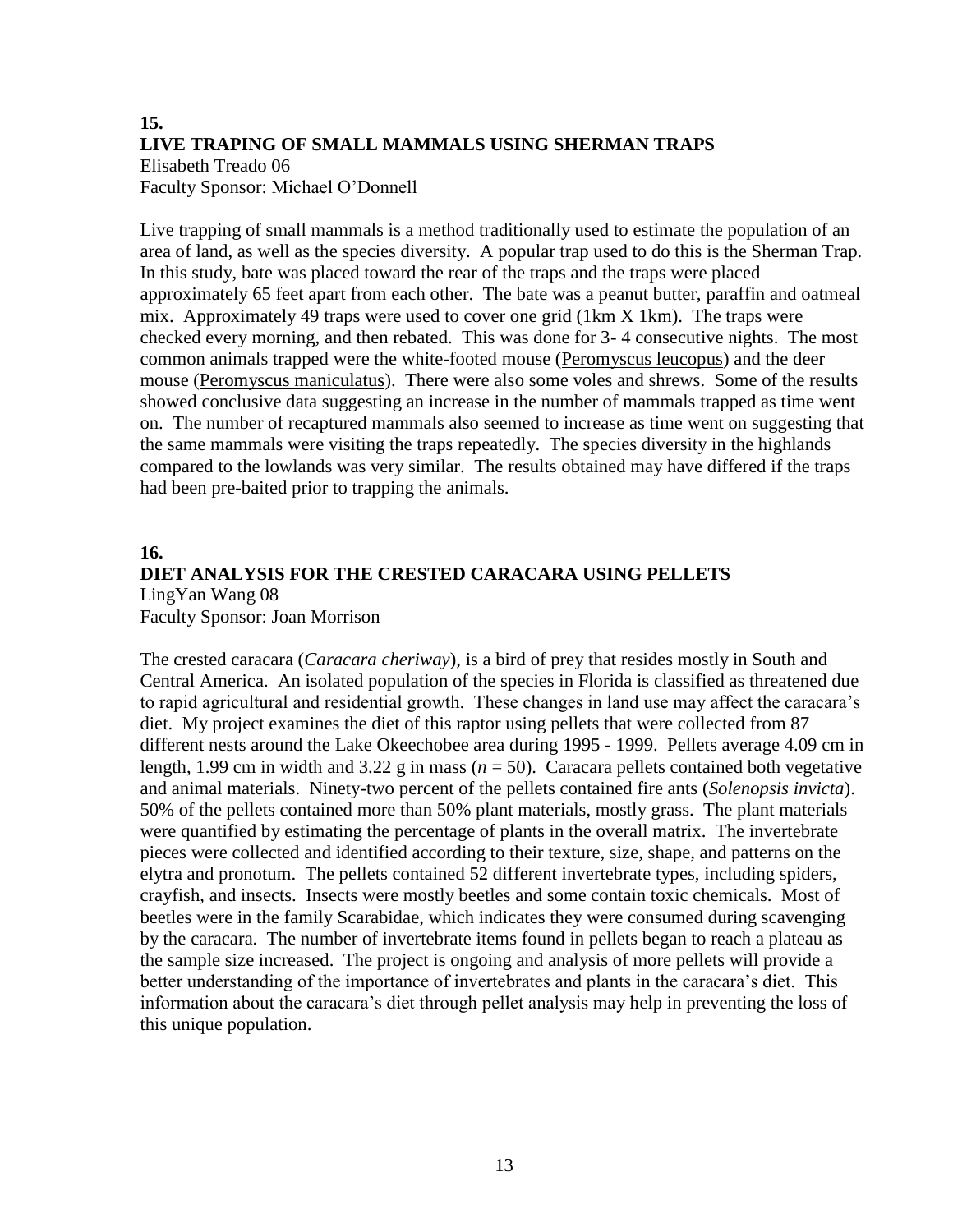# **CHEMISTRY**

#### **17.**

#### **COMPARISON OF METHODS TO SYNTHESIZE 5-5'-DI-TERT-BUTYL-N-(9- FLUORENYLMETHYLOXYCARBONYL)-4-CARBOXYGLUTAMATE**

Nicholas Callahan 06 Faculty Sponsor: Richard Prigodich

Solid-phase peptide synthesis is an important source of biologically active peptides. Peptides that include unusual amino acids are expensive to produce due to the high cost of purchasing Nterminal- and side-chain-protected rare amino acids. 4-carboxyglutamic acid is such a rare amino acid. There are two synthetic approaches to synthesizing 4-carboxyglutamic acid in the appropriately protected form for use in solid-phase synthesis. One method activates the hydroxyl side chain of L-serine rendering it as a suitable leaving group for attack of the 3-position with a malonate anion. The other method starts with D-serine. The 1-carboxylate is reduced to an aldehyde then attacked with malonate anion. The hydroxyl group at the 3-position is then oxidized to a carboxylic acid. These two methods were used and this paper presents a comparison of the mechanisms and relative utility of the two approaches.

#### **18.**

#### **ANALYTICAL METHOD DEVELOPMENT FOR THE SUPERCRITICAL FLUID EXTRACTION AND QUANTIFICATION OF ROTENONE IN HAIR TO ASSESS OCCUPATIONAL EXPOSURE**

Joseph Cavar 06 Faculty Sponsor: Janet Morrison

Rotenone is a naturally occurring compound extracted from the roots of leguminous plants which is incorporated into various botanical pesticide formulations for use in gardens and on food crops. Recent animal studies have suggested a link between long-term exposure to rotenone and the development of symptoms consistent with Parkinson's Disease. The aim of the present study is the development of an analytical method to assess rotenone exposure through hair analysis. Hair provides a relatively non-invasive testing medium for evaluating chronic exposure to toxins, and has been increasingly used as a toxicological specimen to detect chronic illicit drug use due to its wide detection window and the ease and safety associated with sample collection, storage, and transport. A supercritical fluid extraction (SFE) method was developed and optimized for isolation of rotenone. Analyte quantification was performed by reverse phase HPLC with external standard calibration. SFE recovery data is presented for (1) initial spike-recovery experiments designed to optimize SFE conditions of temperature, pressure, fluid composition, and extractant volume and maximize rotenone solubility from an inert matrix; (2) spike-recovery experiments from negative human hair designed to evaluate matrix effects and identify potentially interfering hair coextractables; (3) application of optimized extraction conditions to drug-fortified hair; and, finally (4) analysis of hair obtained from rats subjected to chronic rotenone exposure. Future work will focus on reducing detection limits through the use of LC-MS, with the ultimate goal of assessing exposure in humans who are at especially high risk of environmental contamination through occupational contact.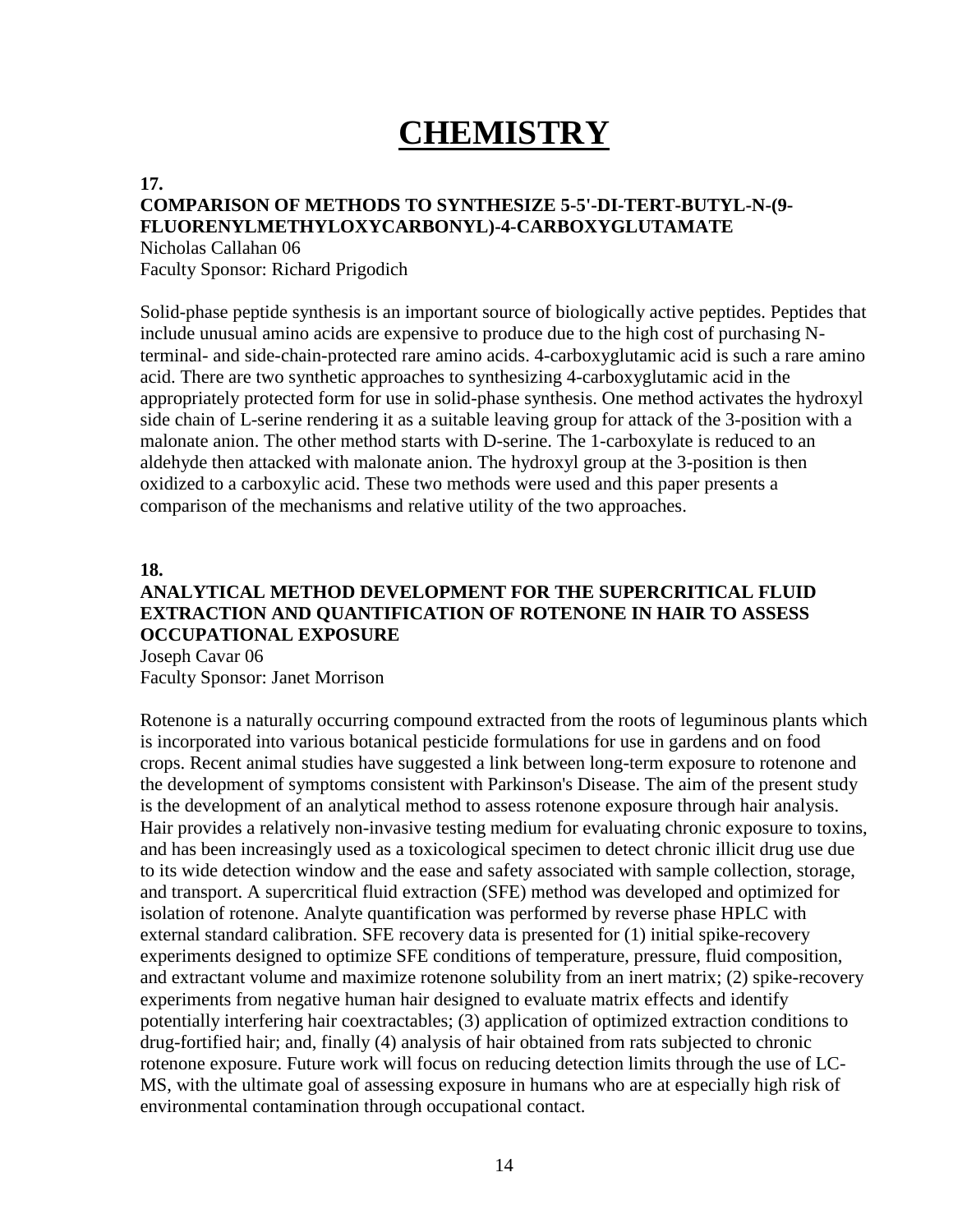#### **19. COUPLING OF PROPARGYL ALDEHYDES WITH α-BROMO ALKENES AND ALKYNES** Jacqueline Corbett 06

Faculty Sponsor: Thomas Mitzel

The formation of carbon-carbon bonds is essential to the synthesis of organic compounds. In this study, propargyl aldehydes were synthesized and indium was used to promote the coupling of propargyl aldehyde moieties with prenyl bromide in various solvents. Furthermore, addition reactions of α-chlorosulfides to carbonyls mediated by indium metal have been studied and shown to exhibit diastereoselectivity. The products of these reactions can be used to synthesize enediynes and epoxydiynes, which are important regions in anti-tumor medication. The purpose of this study was to synthesize  $\alpha$ -bromosulfides, which may be more reactive than  $\alpha$ chlorosulfides in addition reactions.

#### **20.**

#### **INDIUM PROMOTED COUPLINGS OF HEPT-2-YNAL ALDEHYDE USING CINNAMYL BROMIDE**

Kwame Frimpong 08 Faculty Sponsor: Thomas Mitzel

The flow of electrons during synthetic reactions is important in chemistry since that determines the products formed. This summer's research involved indium promoted couplings of hept-2 ynal aldehyde with cinnamyl bromide as the reagent. The general reaction is shown below.



This poster will describe the methods used, products obtained and the electronic models derived from the data collected.

#### **21. BINDING STUDIES OF OSTEOCALCIN TO TYPE I COLLAGEN** Hannah Knipple 07

Faculty Sponsor: Richard Prigodich

Collagen, the fibrous protein in connective tissue, is the most abundant component of the organic matrix of bone tissue. Osteocalcin is a protein found in bone tissue that binds both the collagen organic matrix and the mineral matrix (hydroxyapatite) of bone. Bone mineralization occurs due to the binding of proteins such as osteocalcin and collagen to hydroxyapatite. It is also known that osteocalcin binds to collagen. Peptides of varying length from the osteocalcin N-terminus have been synthesized. A binding study of these peptides and type I collagen is being carried out to map the collagen binding site on osteocalcin. Osteocalcin binds to type I collagen reversibly,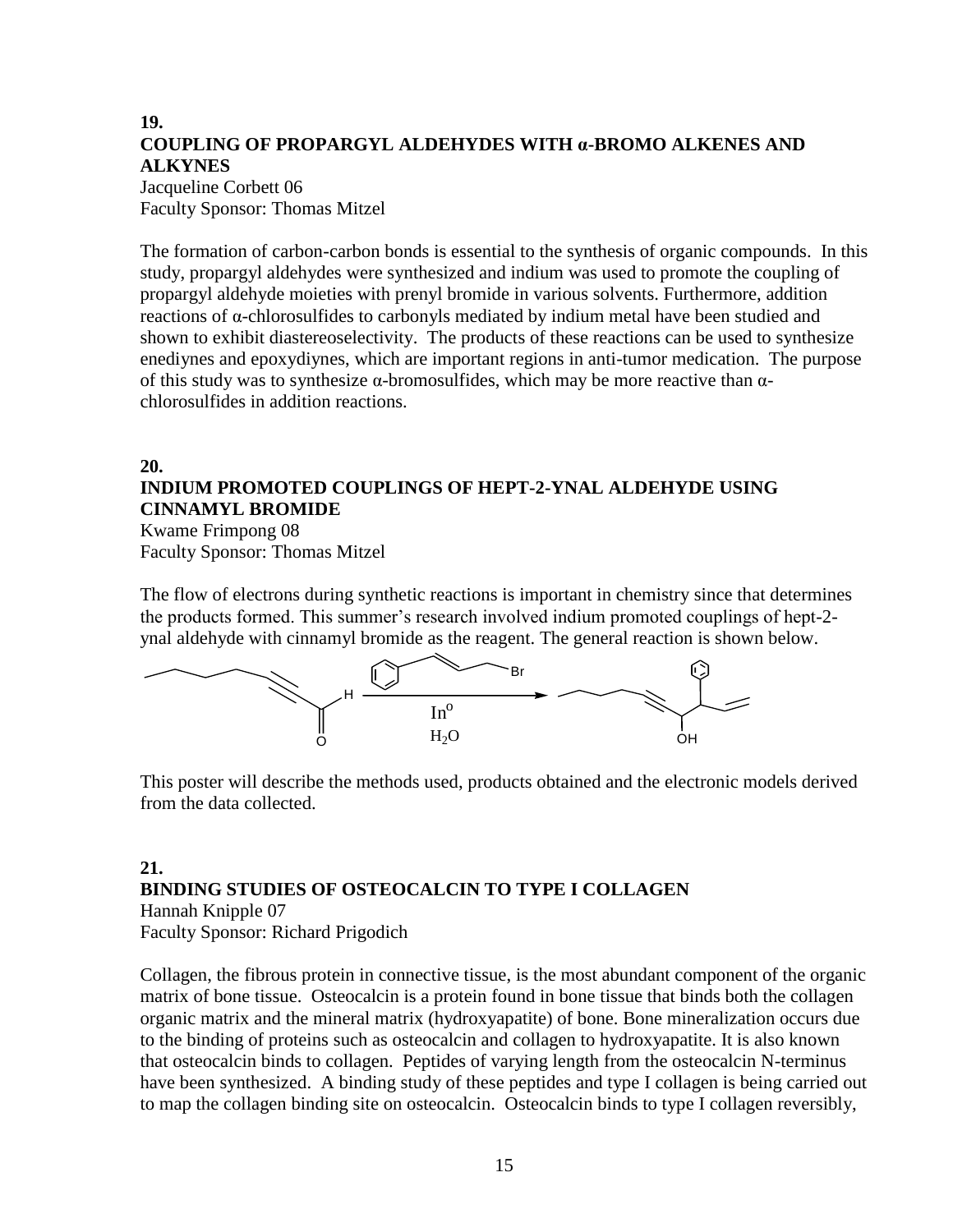and each collagen molecule has one osteocalcin binding site. The study will measure the decrease in the difference between the absorbance of a blank titrated with collagen and both12 mer and 16-mer osteocalcin peptide solutions titrated with collagen. After each collagen addition, the collagen-peptide-buffer solution is centrifuged, and the absorbance is read. The binding of osteocalcin to the collagen causes the osteocalcin to pellet with the collagen in the centrifuge. This results in a decrease in the absorbance of the solution relative to that of the blank. This procedure has yielded an overall relative decrease in absorbance consistent with the expected results. More trials must be run to measure a binding constant.

**22.**

#### **AFFECTS OF TEMPERATURE AND SOLVENT UPON THE INDIUM PROMOTED COUPLING REACTION OF CROTYL BROMIDE AND PROPARGYL ALDEHYDE**  Kristin Kremer 07

Faculty Sponsor: Thomas Mitzel

The stereoselectivity and reaction pathway of the indium promoted coupling reaction involving crotyl bromide and propargyl aldehyde were studied using different temperatures and solvents. The reaction yielded a high amount of the diastereomer product. Based upon the solvent and temperature conditions used, the reaction may have proceeded as a 1,2 or a 1,4 Michael Addition. Water and NMF were the solvents used. At room temperature the reaction rate in both solvents was the same, but when run at  $0^{\circ}$  in NMF, the rate of the reaction increased. Data acquired from the GC-MS was used to follow the progress of the reaction.



#### **23. INDIUM PROMOTED COUPLING: THE EFFECTS OF ELECTRON WITHDRAWING GROUPS ON 1,2- AND 1,4-ADDITIONS** Claire Lawlor 06

Faculty Sponsor: Thomas Mitzel

The indium promoted coupling reaction between several allyl-halides and propargyl aldehydes has been investigated. The purpose of this investigation has been to determine whether the mechanism is a 1,2- addition which is then followed by a Cope rearrangement or a 1,4-addition. The effect of an additional halide atom upon the rate of this coupling reaction was also studied.

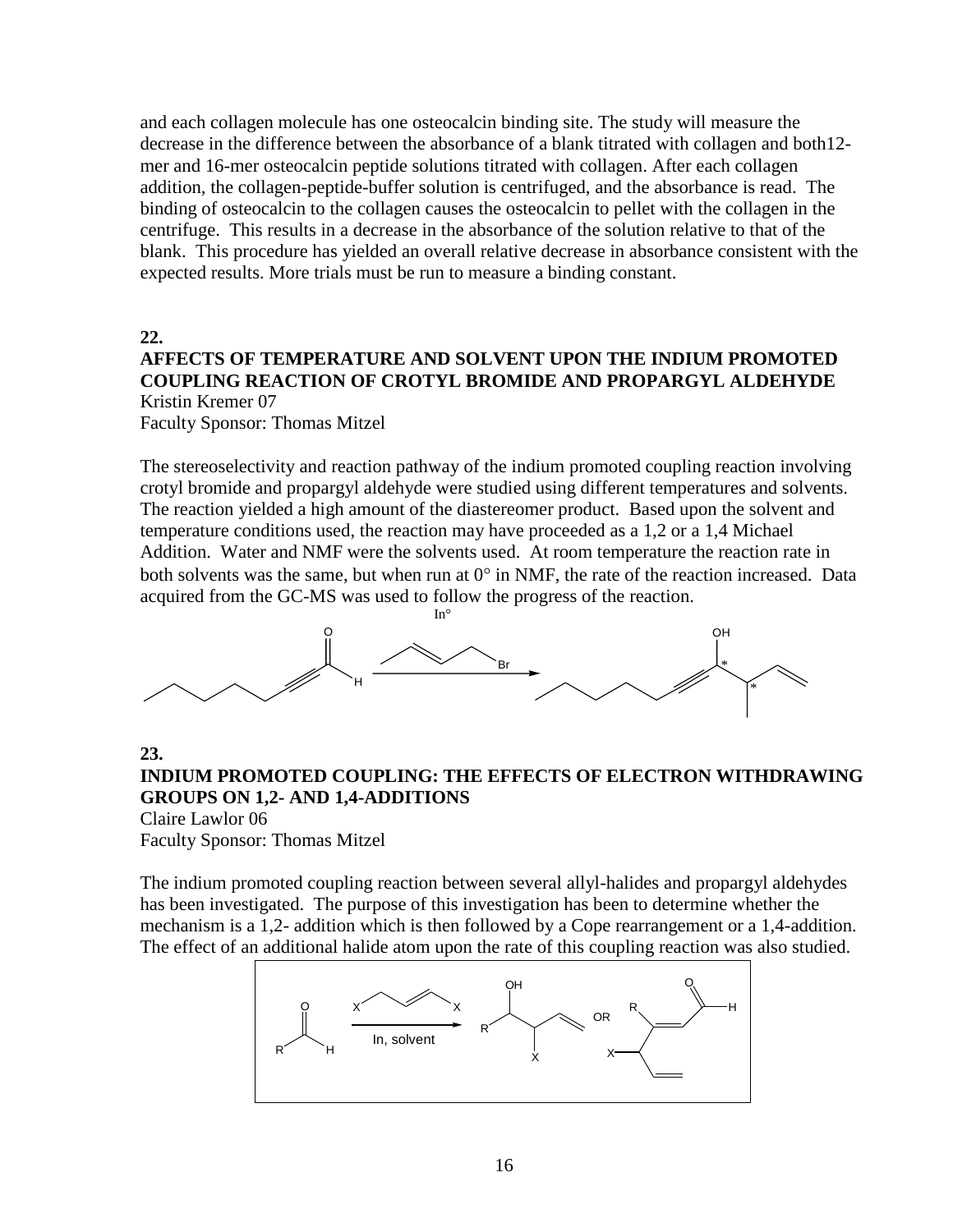#### **24. FORMATION OF BIS-ALKYNE COMPLEX TO TEST PURITY USING HPLC** Jessica Leandre 07 Faculty Sponsor: Timothy Curran

The objective of this research is to determine the possibility that HPLC could be used as a technique that will help recognize the purity of tungsten complexes. Experiments were done to prepare a tungsten complex sample. A dipeptide bearing an alkyne was prepared. This dipeptide was reacted with tungsten in order to form a bis-alkyne complex. The results of this research will be presented.

#### **25.**

#### **RATIONAL SYNTHESIS OF POTENTIAL -HELIX TEMPLATES** Adam Lesser 06 Faculty Sponsor: Timothy Curran

 $\alpha$ -Helices are one of three main secondary structures in proteins. Regrettably, these helices are unstable outside of their native protein superstructure. Reliable study of the isolated helices is therefore difficult. A promising alternative is the creation of external, stable, helices by way of helix "templates". By correctly orienting the first few amide carbonyls of a peptide chain, the templates have the potential to form the start of an  $\alpha$ -helix. The current research continues ongoing research in this field of study. The proposed helix initiator is a bicyclic dipeptide that constrains the amide carbonyls by placing the amino acid derivatives on a lactam ring. Work has been conducted and is ongoing in the area of constructing 7 and 8 membered lactam initiators. The current research's goal is to find a reliable synthetic method for forming these rings from simple and commercially available precursors.

#### **26.**

#### **ANALYSIS OF DOPAMINE AND URIC ACID IN NEURONAL CELL CULTURE MEDIA**

Robert Maloof 07 and Lisa Bosy 06 Faculty Sponsor: William Church

We have developed a HPLC/ED method for the detection of dopamine and uric acid in cell culture media samples, and a spectrophotometric method for the quantification of uric acid. Separation of dopamine is performed on 100ul sample assays using ESA MD-TM mobile phase pumped through a ESA MD-150 Analytical, 3.2 mm x 15cm 3 micron analytical column at a flow rate of 1ml/min. Dopamine is quantified using a ESA model 5014B Microdialysis Cell set at a potential of 220mV. Assays of dopamine in HBSS were shown to be linear between a concentration of 1nM and 0.2nM.

Separation of uric acid in HPLC is performed on 20ul sample assays using .01 mM EDTA, 2.2 mM sodium octyl sulfate, and 5.0 mM triethylamine with 15% methanol mobile phase pumped through a Microsorb 100-3uM C18, Varian 100x4.6mm column at a flow rate of .75 ml/min.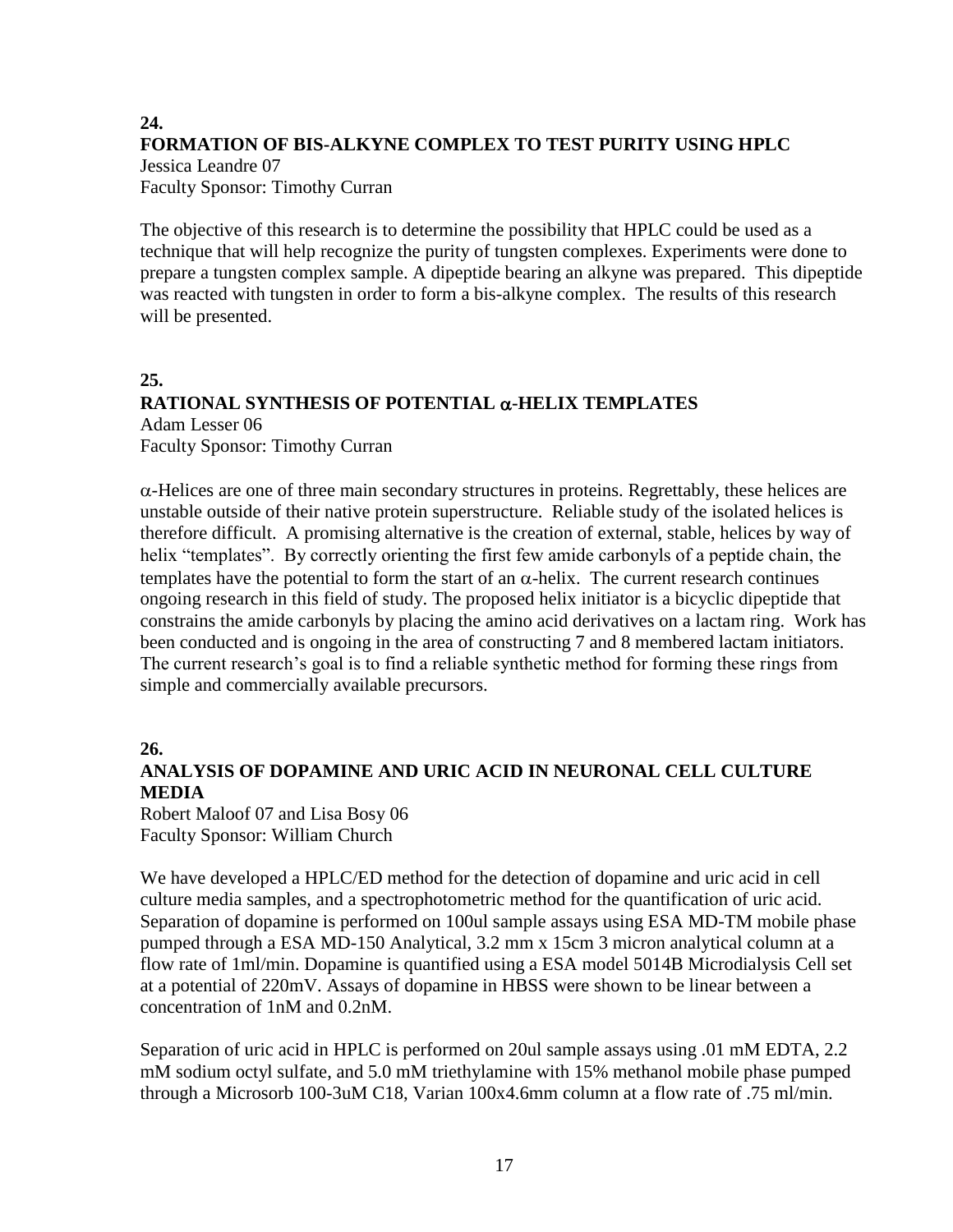Uric acid is quantified using a ESA BAS glassy carbon radial flow electrode. Cell set at a potential of 220mV. Using this method, Assays of uric acid in deionized water were shown to be linear between a concentration of 5uM and 21uM.

The procedure developed for the quantification of uric acid in cell culture media is based on the ability of uric acid to reduce iron(III) to iron(II) in a 1:1 molecular ratio. This method uses 2,4,6 tripyridyl-s-triazine (TPTZ) to form a blue complex with iron(II), allowing iron(II) to be quantified by spectroscopy. The method under development involves reacting the uric acid in a sample with iron(III) in solution, and then measuring the concentration of resulting iron(II) by the change in absorbance after the addition of TPTZ.

The calibrations for all methods have shown to be both repeatable and precise; detection has also shown to be specific for quantification of dopamine/uric acid based upon retention time. Analysis of dopamine and uric in cell media samples from differentiated stem cells has been completed. The spectrophotometric method, while effective for measuring uric acid in certain media, has not yet been proven to be effective for application to cell media.

#### **27. SAMPLE PREPARATION FOR BINDING STUDIES ON OSTEOCALCIN**

Frank Mieles 07 Faculty Sponsor: Richard Prigodich

In order to study the binding of Osteocalcin to collagen, different mer sections of the osteocalcin sequence needed to be synthesized in order to specificaly target which amino acid the collagen binds to since it is unknown due to the many positively charged amino acids on the entire protein. The 10-mer, 14-mer, and 16-mer were needed for the binding studies Hannah Knipple was performing.

**28.**

#### **SYNTHESIS OF SYMMETRIC ALKYNYLPEPTIDES AND COORDINATION TO TUNGSTEN COMPLEXES**

Whitney Smith 07 Faculty Sponsor: Timothy Curran

Previous research done in our lab has proven that alkynylpeptides react with the tungsten complex  $(W(CO)<sub>3</sub>(dmtc)<sub>2</sub>$ , dmtc = dimethylthiocarbamate). The product of this reaction is a tungsten bis-alkynylpeptide complex. Over the summer I prepared the corresponding monoalkynylpeptide complexes using symmetrical alkynylpeptides. The results of this work will be presented.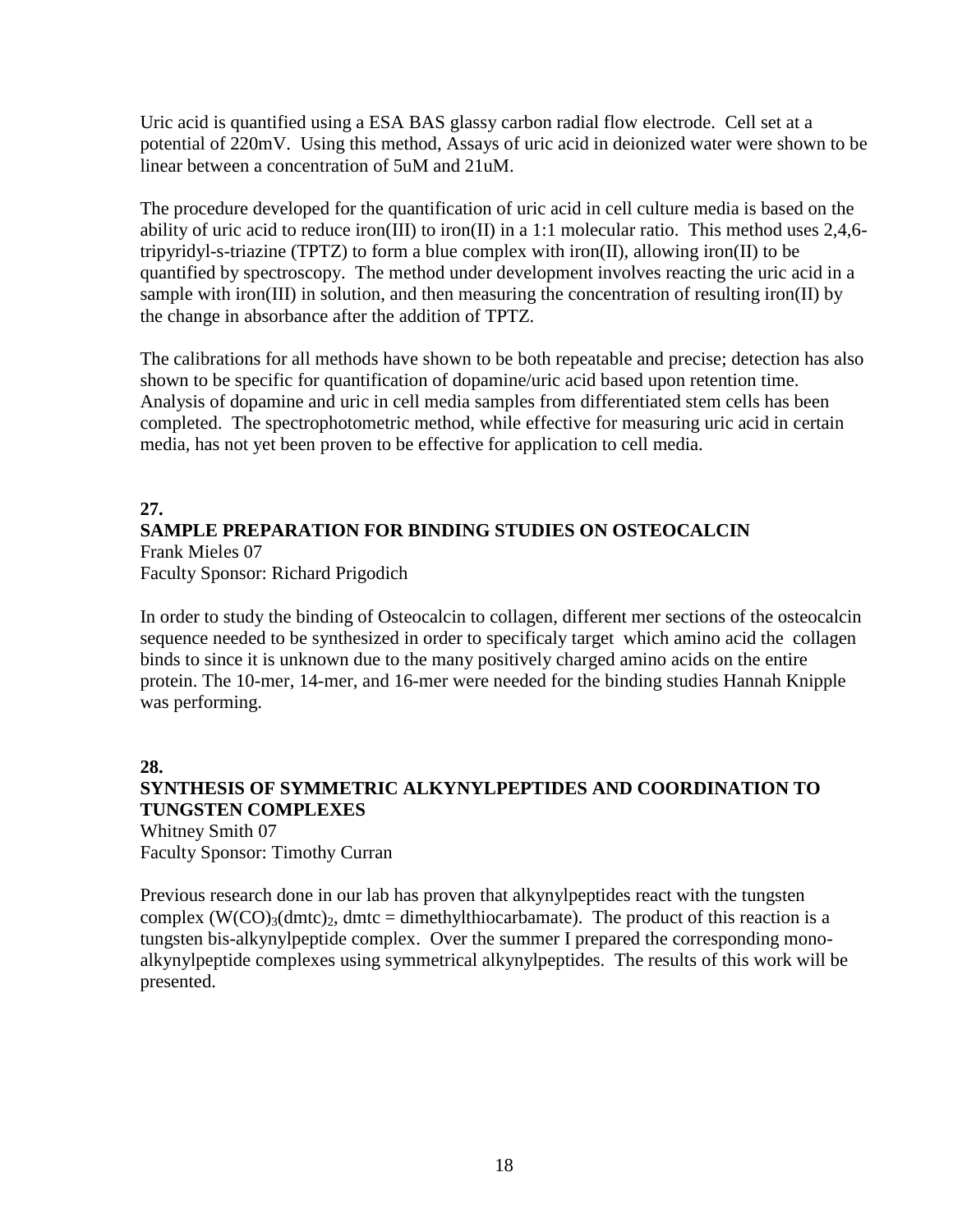#### **29. SYNTHESIS OF HYDROCARBON CAGES AS A PRECURSOR TO FULLERENE FORMATION**

Katherine Spencer 08 and Michael Johnson 07 Faculty Sponsor: Thomas Mitzel

Fullerenes have the desirable ability to form endohedral complexes with the addition of a "guest" molecule. The size of this guest atom is limited by the size of the individual rings of the fullerene, and a significant amount of energy is required to breach the fullerene shell. The rational synthesis of a hydrocarbon cage as a precursor to Buckminsterfullerene allows for guest molecules to be incorporated into the cage as it forms, thus eliminating much of the size and energy restraints required by traditional methods used in forming such complexes. These hydrocarbon cages may be formed using asymmetrical diyne moieties as shown in Figure 1 below.

#### **Figure 1:** Retrosynthetic Analysis of Hydrocarbon Cages



The goal of my research is to continue perfecting the method by which an asymmetrical diyne precursor to the hydrocarbon cage may be formed. Fullerenes have a largely untapped potential in many fields such as industry and medicine and further research in the rational synthesis of fullerenes with or without a guest molecule will lead to breakthroughs and progress in both fields.

#### **30. ISOLATION OF OSTEOCALCIN FROM BOVINE BONE**

Jesse Wanzer 08 Faculty Sponsor: Richard Prigodich

Osteocalcin is a very small protein found in bone tissue. The function of the protein is essentially unknown, but it has been shown that osteocalcin is involved in bone growth and remodeling. The central region of the protein is likely the hydroxyapatite-binding domain due to its abundance of negatively charged residues. The amino terminus contains repeating proline and hydroxyproline residues that are similar to the amino acids in the collagen molecule. This information has given rise to the speculation of preferential binding. However, in order for any further research to continue regarding the binding of osteocalcin and collagen, the osteocalcin had to be isolated from bovine bone samples, using an elaborate fifteen step process.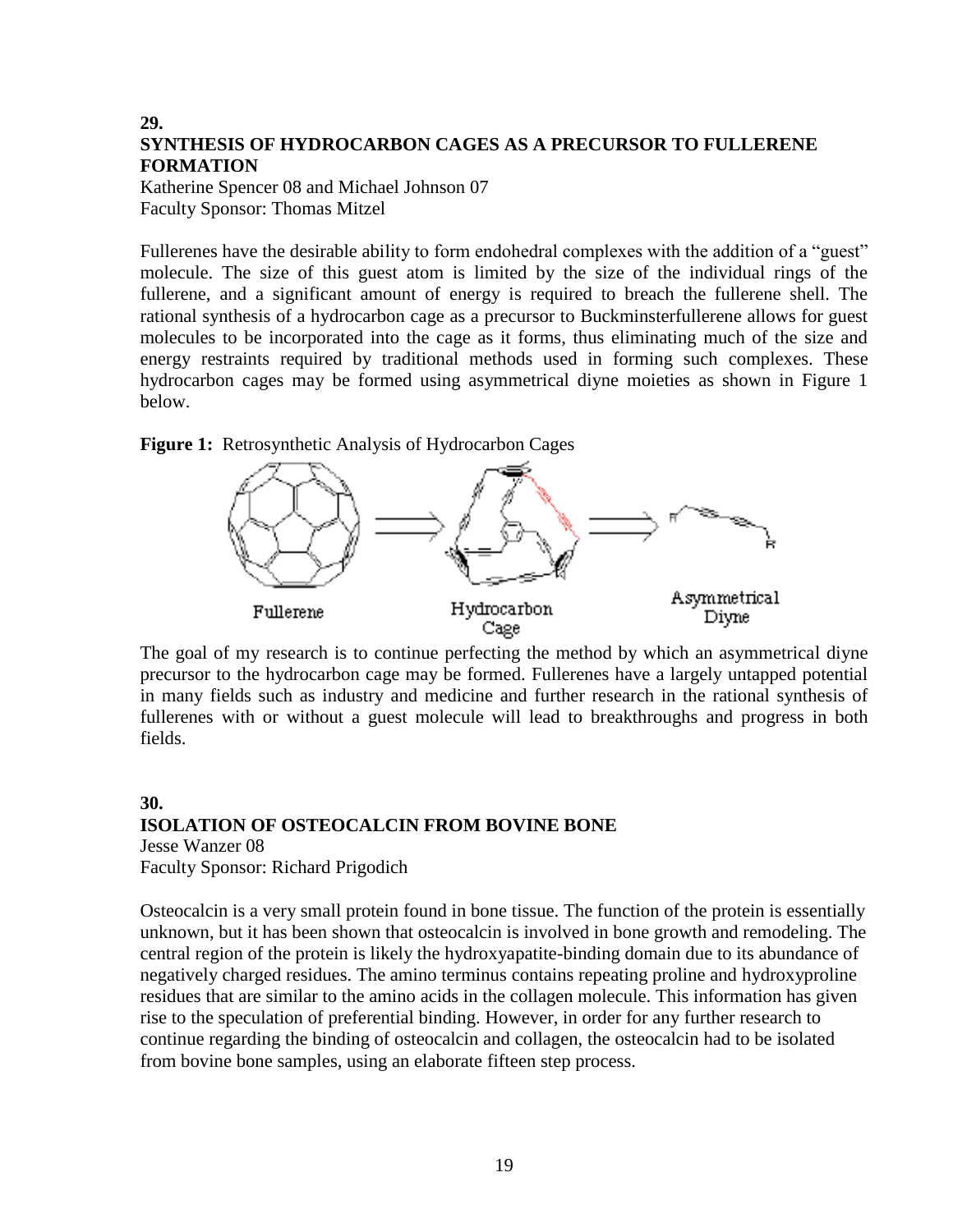#### **31. NUCLEATION OF β-SHEETS WITH A FERROCENE CROSSLINK** David Webster 06 Faculty Sponsor: Timothy Curran

New strategies have been developed to ensure that a peptide will adopt a defined secondary structure. Molecular constraints have been introduced as templates that nucleate α-helices, βturns, and β-sheets. In this study a 1,1'-ferrocenediacid was used as a constraint to link two peptide strands to create a β-sheet. The ferrocene crosslink has been chosen because the cyclopentadienyl rings are parallel to each other and approximately the same distance apart as the peptide strands in a b-sheet. Two target molecules were synthesized, one dipeptide and one tripeptide ferrocene complex. Early analysis indicates the presence of hydrogen bonding in each case. Further analysis is being done to determine a definite structure.

#### **32.**

#### **INDIUM PROMOTED COUPLINGS OF PROPARGYL ALDEHYDE MOIETIES WITH 1,2- AND 1,4-REGIOSELECTIVITY**

Joseph Wzorek 06 Faculty Sponsor: Thomas Mitzel

The formation and regioselective control of carbon-carbon bonds is a fundamental component of organic synthesis. This control can be directly applied to the formation of useful molecules such as natural product templates. Past research has overwhelmingly shown that indium metal preferentially adds to the 1,2- position of conjugated carbonyl moieties despite the presence of a nucleophilic 1,4- position. Research conducted this past summer examined the ability to produce a 1,4- product through a pathway which involved a 1,2- addition followed by an oxy-Cope rearrangement. This poster will describe the mechanistic pathway towards the formation of the desired 1,4- product. Additionally, a description of the various reaction conditions that were used will be included.

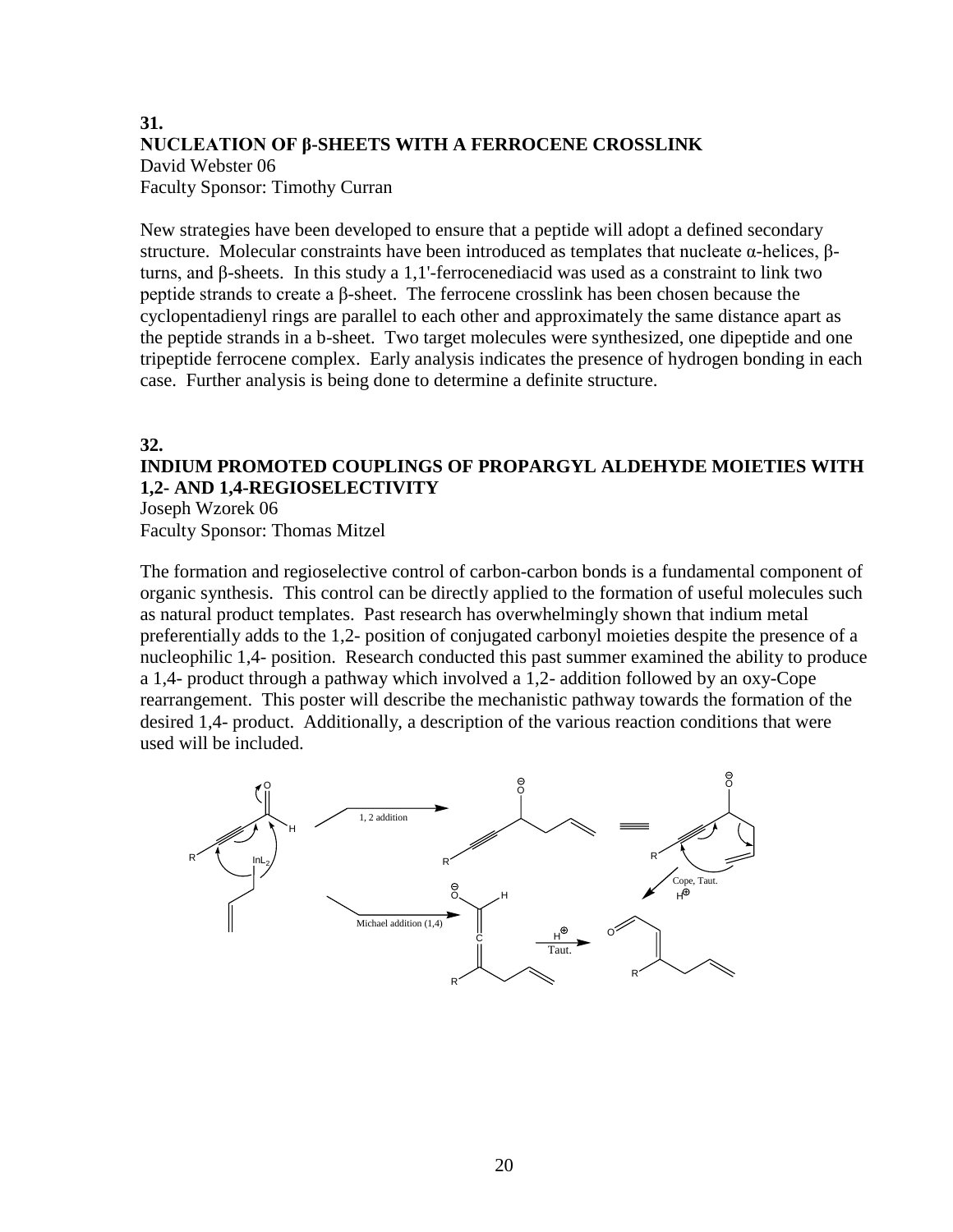#### **33. SYNTHESIS OF METALLACYCLICPEPTIDES BY SIDE-CHAIN TO SIDE-CHAIN COORDINATION**

#### Craig Yennie 06 Faculty Sponsor: Timothy Curran

In previous studies done in our lab we have demonstrated it is possible to create a metallacyclic dilysine dipeptide. This was achieved by synthesizing a dilysine dipeptide in which alkynes groups were added to the lysine side chains. The two alkynes were then couple to a tungsten complex to create the metallacyclicpeptide. We found that these metallacyclic peptides can be easily synthesized and exhibit large amounts of conformational flexibility. Mimicking these biological systems can help us understand the way proteins behave in our bodies. We are currently in the progress of creating a metallacyclic dilysine tetrapeptide in which the two lysines occupy the first and fourth positions using a similar synthetic strategy. We would like to know if the metallacyclic tetrapeptide can be synthesized and if the peptide will assume an  $\&\#945$ ;-helix conformation.

#### **34.**

#### **SYNTHESIS OF GAMMA (γ) -HOMOALLYLIC ALCOHOL IN INDIUM-PROMOTED COUPLING REACTIONS OF CINNAMYL BROMIDE AND HEPTYNE ALDEHYDE UNDER VARIOUS SOLVENT AND TEMPERATURE CONDITIONS**

Lilia Zhahalyak 06 Faculty Sponsor: Thomas Mitzel

The series of indium promoted allylation of cinnamyl bromide (**1**) to α- heptyne aldehyde (**2**) were run to determine the factors affecting regioselectivity rate and yield of homoallylic alcohol (**3)** formation. The reaction of indium-cinnamyl organometallic complex with sterically non restricted α-aldehyde resulted in two diastereomers at 2:1 ratio in solvent N-methylformamide (NMF) and 1.3/1.6 :1 ratio in deionized water with various yields ranging from 4.5 % to 40% with 100% **γ-** addition. The rate of allyl-indium reagent formation via single electron transport mechanism (SET) and its stability assumed to be temperature related favoring low temperature conditions in NMF, while either nonchelated or chelated route contributed to the ratio of diastereomers observed in NMF and water. *Scheme 1*

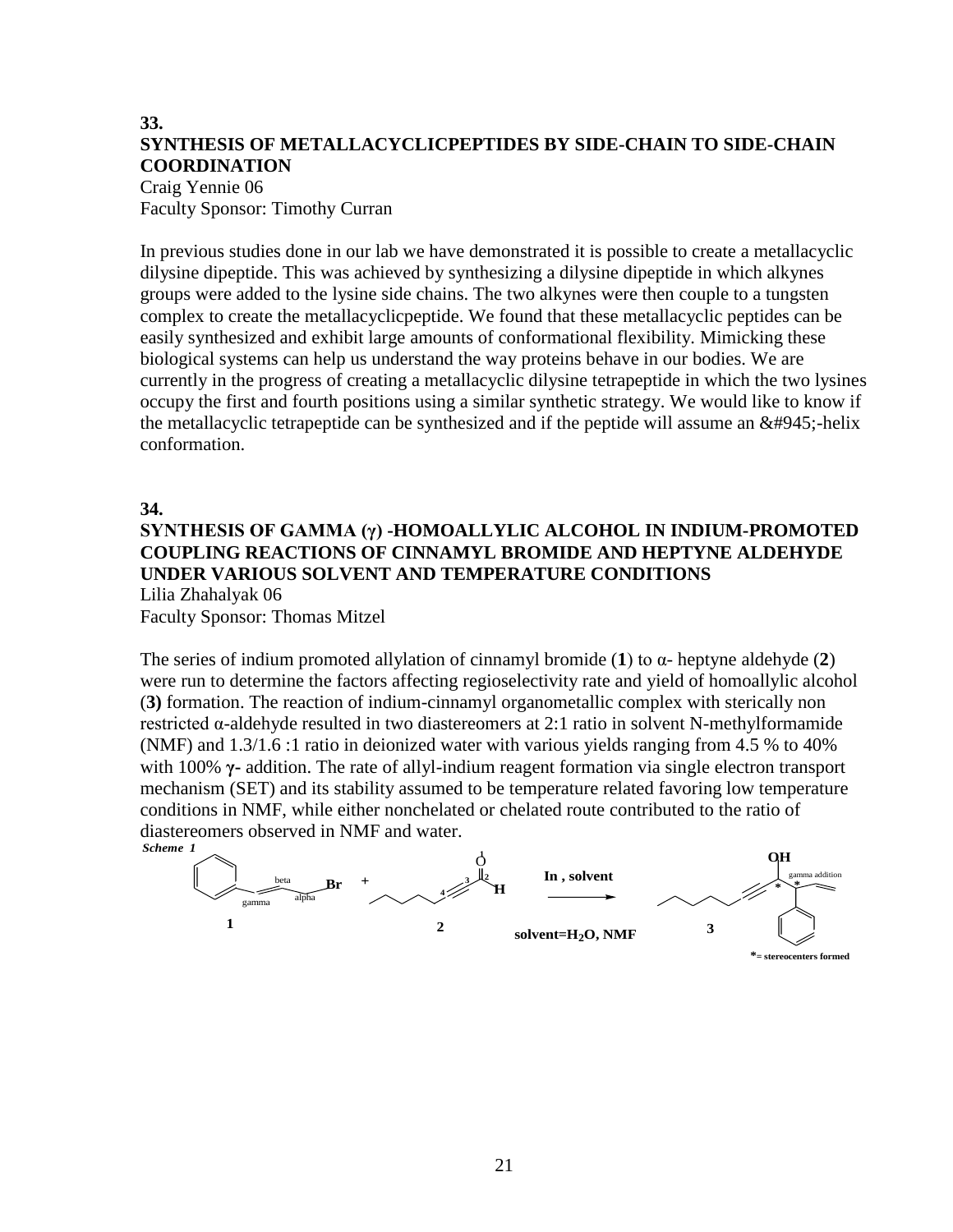# **EDUCATIONAL STUDIES**

#### **35.**

#### **DO MAGNET SCHOOLS ATTRACT ALL FAMILIES EQUALLY? A GIS MAPPING ANALYSIS**

Naralys Estevez 06 Faculty Sponsor: Jack Dougherty

The great influx of inter-district magnet schools in the metropolitan Hartford region has provided families with a greater number of public school choices, while simultaneously combating racial and socio-economic isolation. However do magnet schools attract all families equally- or do they "cream" students by attracting disproportionate numbers from higher-status demographic groups? Using geographic information system (GIS) spatial analysis, this study explores data from magnet school applications, magnet and neighborhood school enrollments, and Census 2000 to determine whether magnet students are statistically representative of the racial, socioeconomic, and school achievement characteristics of the neighborhoods in which they reside. Preliminary findings of applications from the one suburban town, for admission into one elementary magnet school indicate that suburban Non-Whites are more likely to apply to citysuburban magnet schools, than are suburban Whites. These findings suggest that magnet schools are not attracting all families equally and are potentially creaming students by race. It also highlights a need for future investigations on family motivation for applying to magnet schools

#### **36.**

#### **SHAPING THE LEARNING CORRIDOR INTERDISTRICT MAGNET SCHOOLS, 1990S TO THE PRESENT**

Nivia Nieves 06 Faculty Sponsor: Jack Dougherty

This research focuses on the shaping of magnet school policies and collaboration of various interests groups in the design and implementation of the Learning Corridor, a \$110 million dollar complex of four interdistrict magnet schools in Hartford, Connecticut. Interdistrict magnet schools serve as a key voluntary remedy to the 1996 Sheff v O'Neill school desegregation ruling to reduce racial and socioeconomic isolation in the metropolitan Hartford region. The study explores the original concerns and goals of the Learning Corridor advocates (and opponents), how they gained support from various interest groups during the design phase (1990s-2000), and how they are addressing issues during the implementation (2000-present). The methods include archival documentation and structured oral history interviews with 22 key political figures and 51 interviews with prospective magnet school parents. We found that the Learning Corridor advocates and interest groups collectively succeeded in constructing the Learning Corridor and achieving better racial balance than city or suburban schools. The project was successfully completed although many interest groups' motivations and concerns differed. We also found that Learning Corridor probably would have happened regardless of the Sheff plaintiff victory, due to Trinity College plans prior to the 1996 ruling. However, the Sheff litigation (1988 present) clearly influenced the Learning Corridor and magnet school policy in Connecticut. It served as a two-edged blade for Hartford's residents by increasing political and financial support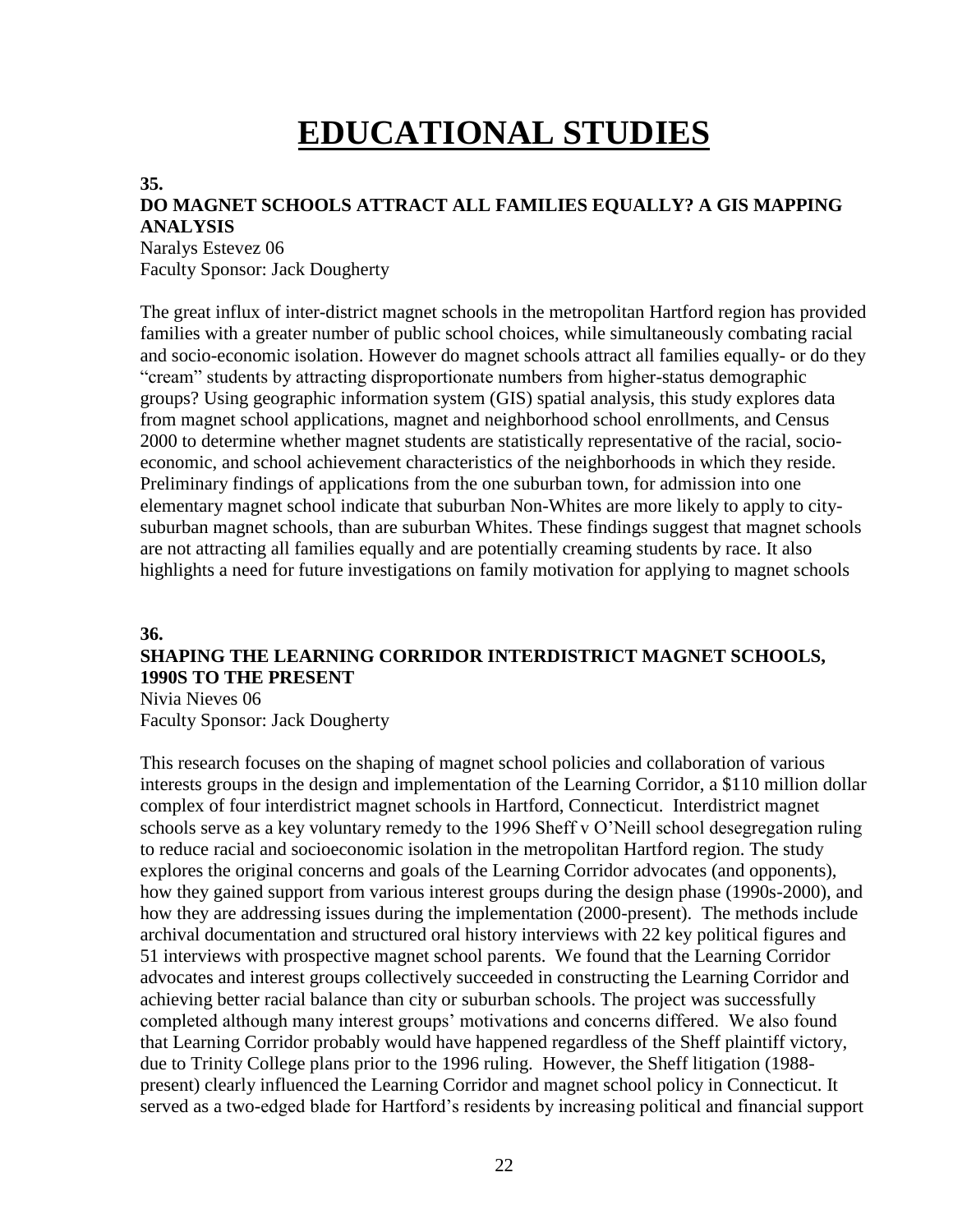for magnet schools, and diluting benefits for the immediate neighborhood. This research calls attention to the need to assess the policies and practices of magnet schools and to focus on the challenges of implementing desegregation policy.

#### **37.**

#### **FAMILY AND SCHOOL FACTORS INFLUENCING THE RACIAL ACHIEVEMENT GAP IN WEST HARTFORD PUBLIC SCHOOLS**

Rebecca Wetzler 06 Faculty Sponsor: David Reuman

This study explores what factors are associated with the racial achievement gap in West Hartford Public Schools. Through careful analysis of standardized test scores for all 2004-2005 West Hartford students, we have been able to determine that three factors associated with race student mobility, home language, and nursery school - predict the gap at 4th grade. We found that students moving from Hartford to West Hartford had the lowest 4th grade Connecticut Mastery Test (CMT) scores, and students who had been in West Hartford since kindergarten performed at a higher level than all other groups, except students who had moved from out of state. Students who spoke English at home performed at a higher level on the 4th grade CMT Reading and Writing tests. However, on the 4th grade CMT Math test, home language only had a significant effect on White students. Blacks and Hispanics achieved below average whether or not they spoke English at home, and conversely Asians achieved above average irregardless of language spoken at home. Those students coded as participating in nursery school performed at significantly higher levels than other students on the 4th grade CMT. These three factors did not predict which students would close the gap after grade 4. We recommend that future research be designed in order to allow data-driven program development and improvement related to the achievement gap. Future research should also be optimally informative about remedies that will reduce the achievement gap.

#### **38.**

#### **RACE, REAL ESTATE, AND RACIAL CHANGE IN BLOOMFIELD SCHOOLS FROM 1960 TO PRESENT**

Aleesha Young 07 and Kellie Perkins 05 Faculty Sponsor: Jack Dougherty

My research examines the demographic change in Bloomfield, a town in Connecticut known for its racially mixed population during the 1960's and 1970's. Through qualitative and quantitative approaches, I examined how realtors used block-busting and racial steering to influence racial shifts in the town. This new research goes beyond previous studies because in addition to calculating neighborhood turnover, it investigates several streets in relation to school zone boundaries to answer two questions; How have real estate markets affected racial change in Bloomfield? What relationship do these changes have to its public schools? These questions are particularly significant since racial change in the schools occurred more rapidly than the change town's population. I drew upon archival documents to develop four categories of potential oral history candidates; key historical actors, Bloomfield educators, real estate agents, and residents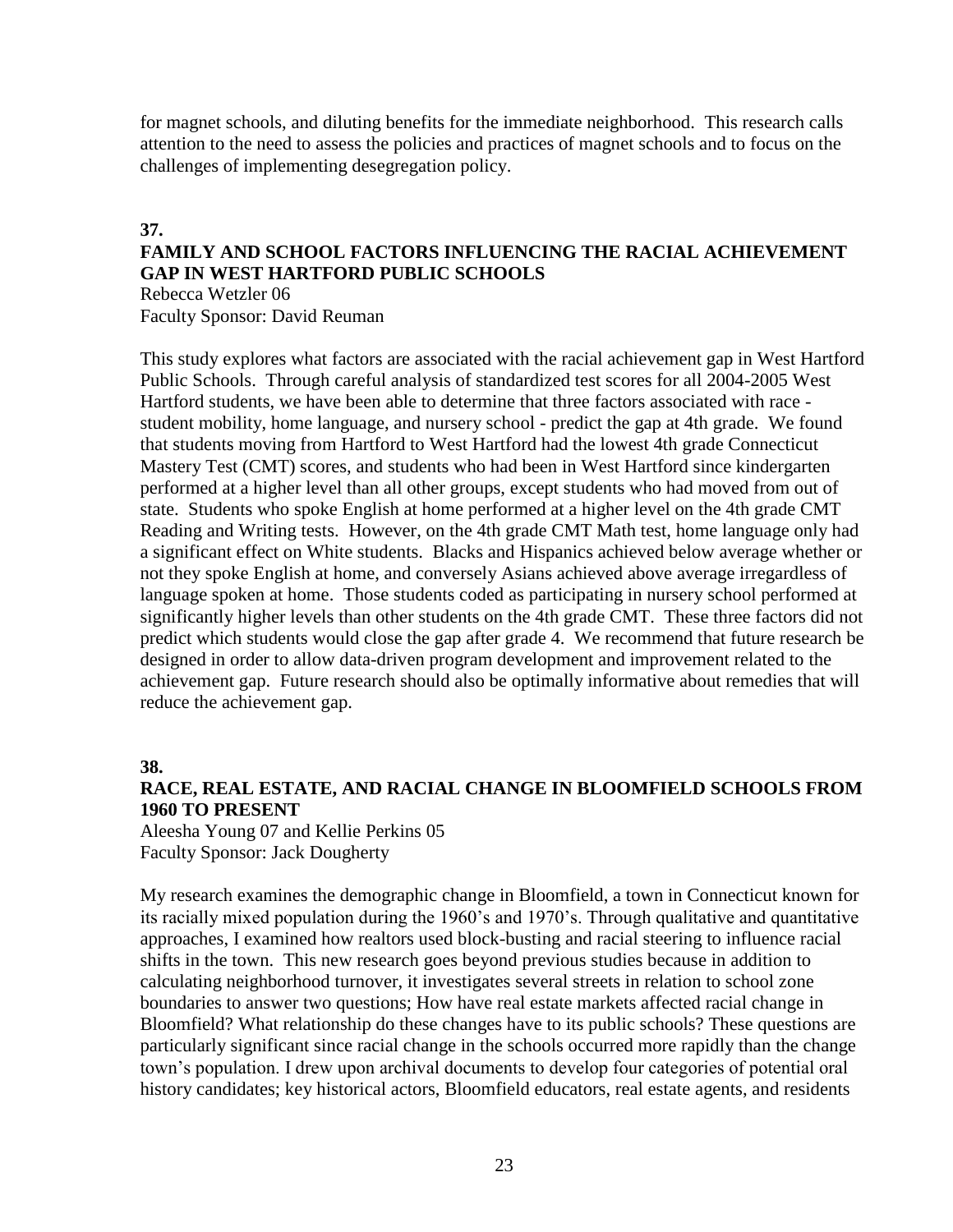living on selected Bloomfield streets. Future steps for this research include, analyzing the oral history interviews and the turnover of selected streets to examine the link, if any between racial changes in neighborhoods and the racial change of Bloomfield schools since the 1960's.

### **ENGINEERING**

#### **39.**

**5-ELEMENT MODEL OF SYSTEMIC ARTERIAL CIRCULATION IN TIME DOMAIN** Susmita Bhandari 07

Faculty Sponsor: Joseph L. Palladino

A model of the human circulatory system was created using the MATLAB programming language. The core of this system is an analytical model of the heart (Palladino et al., 2005) that treats the heart as a time and volume dependent pressure generator. The heart was coupled to a five-element model of the systemic circulation that was previously studied in the frequency domain (Toy et al, 1985) to describe wave reflection in the pulmonary circulation. This study is the first to apply this arterial model in the time domain. Computed results show that 1) the fiveelement model is able to serve as a representative arterial load to the heart, 2) computed pressure, volume, and flow curves, as well as system parameters such as stroke volume and ejection fraction, are representative of those measured in humans, and 3) this model is able to separate antegrade (outgoing) from retrograde (reflected) waves from aortic pressure and flow curves. The latter was achieved by devolving the pressure and flow wave forms in the frequency domain via fast Fourier transforms.

#### **40.**

#### **AUTOMATION OF FLUID VISCOSITY MEASUREMENTS** Kashif Mohiuddin 08

Faculty Sponsor: Joseph L. Palladino

Viscosity is a measure of a fluid's internal friction and its resistance to flow. Viscosity relates how hard one pushes on a fluid (shear stress) to how fast it flows (strain rate). If the shear stress and strain rate are linearly related, the fluid is said to be Newtonian. Many common fluids (e.g., motor oil, water) are Newtonian. Non-Newtonian fluids include no-drip latex paint, blood, and ketchup. The viscosity of all fluids is highly temperature dependent, and so temperature must be measured as well as shear stress and strain rate.

In this study fluid viscosity was measured with a Brookfield DV-1+ viscometer. Since measurements over a range of temperatures and strain rates is tedious, this project automated data collection using a computer with hardware interface and data acquisition software. A thermistor-based temperature transducer was designed, built, and tested to measure fluid temperature in the range of 0-100 deg C. The voltage output from this sensor and the output of the viscometer were measured using a National Instruments general purpose I/O board to perform analog to digital conversion. LabVIEW software was used to design a graphical interface to this hardware and to display plots of fluid viscosity as functions of temperature.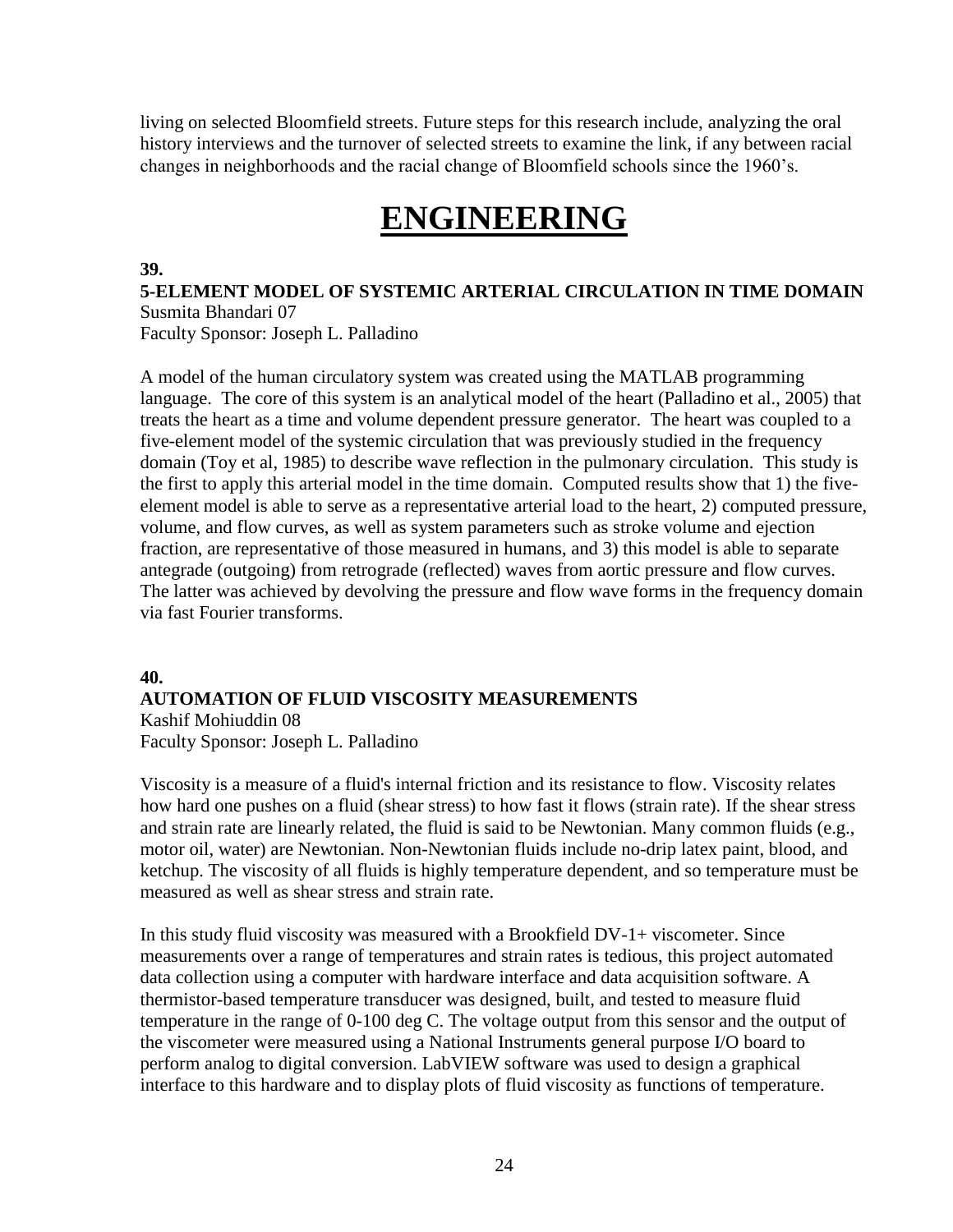#### **41. APNEA MONITOR USING AN 8051-BASED EMBEDDED SYSTEM** Maria Restrepo 06 Faculty Sponsor: Taikang Ning

An 8051-based embedded system was implemented to extract features from respiratory signals classify them, and ultimately detect the presence of apnea. An 8051-based development board was setup to perform calculations involved in biomedical applications. The system used a classificatory algorithm were the Auto Regressive (AR)\ and zero-crossing models were integrated. In test results, the algorithm performed proper classification of respiratory signals as apnea, normal respiration or respiration with motion. The test results also show that the embedded system is capable to perform the fast calculations necessary for such classification. The embedded system was also capable of indicating the presence of apnea via display.

# **ENVIRONMENTAL SCIENCE**

#### **42.**

**TOXICITY OF HISTAMINE ANTAGONISTS ON AQUATIC ORGANISMS** Nikki LaBella 06

Faculty Sponsor: Alison Draper

Pharmaceutical contamination of surface water has become an increasing concern due to the potential negative implications for aquatic organisms and human health. The design of once-aday pharmaceuticals to enhance compliance has resulted in drugs that resist breakdown in wastewater treatment systems and thus, release pharmaceuticals into surface water. Because some of the most commonly prescribed pharmaceuticals are the histamine antagonists, the following drugs were used for toxicity tests: cimetidine, famotidine, nizatidine, ranitidine, astemizole, brompheniramine, diphenhydramine, fexofenadine, hydroxyzine, loratadine, promethazine, and pyrilamine. The toxicity of these drugs was examined on Selenastrum capricornutum, Lemna minor, Ceriodaphnia dubia, Daphnia magna, and Pimephales promelas, all cultured according to Standard Methods. Exposures were performed using 10 ppm of each drug in the appropriate medium. A two week static assay was performed on Selenastrum capricornutum and growth was no different in exposed cultures than in control cultures. In a 96 hr static assay, Lemna minor also exhibited little difference in growth when exposed to drugs compared with the control. A 48 hr static assay was conducted on Ceriodaphnia dubia and Daphnia magna and there was no difference in the mortality rate in treated organisms compared to controls. Pimephales promelas underwent a 96 hr static renewal assay in which the drugs also had little effect on the mortality rate. Based on this research, detrimental effects from histamine antagonists at these low, environmentally relevant concentrations are improbable, but environmental effects may be observed with higher concentrations or more susceptible organisms.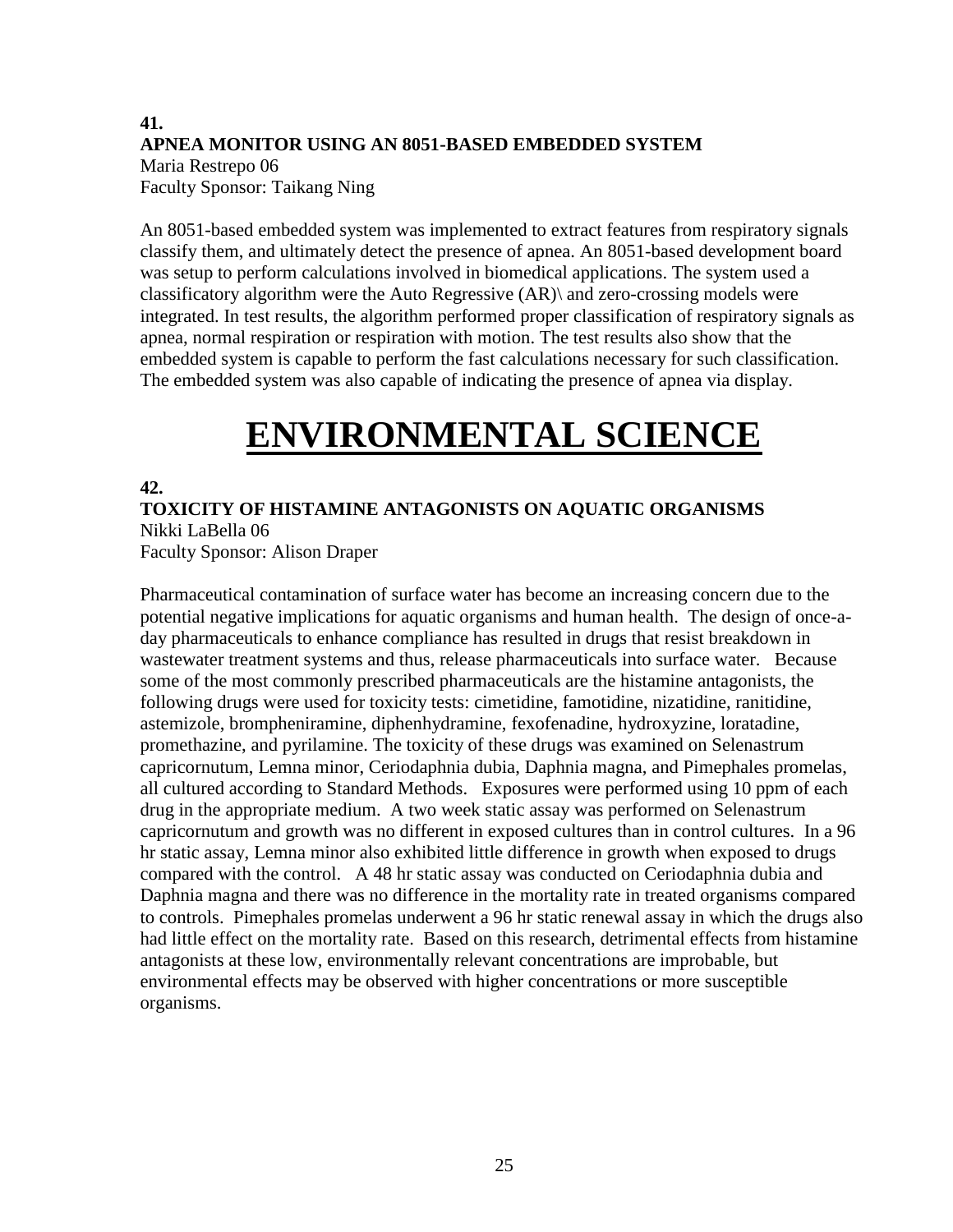#### **43. MAGNETIC ENHANCEMENT IN LOESSIC SOILS - EFFECTS ON MAGNETIC GRAIN SIZE AND MINERALOGY**

#### Alex Masi 08 Faculty Sponsor: Christoph Geiss

Recently, scientists have discovered that, because magnetic minerals are present in a majority of natural substances, by analyzing the magnetic properties of sediments one can determine changes in climate, such as variations in precipitation, and determine the rate and regional gradients of climatic change. Our work quantifies the presence of hematite, which can appear as a product of weathering, generally reflecting warm climate conditions, or can appear in areas with ample rainfall. In order to detect the presence of hematite, isothermal remnant magnetization, or IRM, will be used. IRM is induced by exposing a sample to a known magnetic field. This magnetic field is produced within a large coil and whatever magnetic materials are present in the sample will have their magnetic moments at least partially aligned by the applied field. Thus far our research has confirmed the presence of hematite in soil samples from Nebraska. The next step in our research is to quantify its presence at various depths soil in the soil profile. Results from our research will help us to establish hematite concentrations in soils as a paleoclimate indicator and to learn more about the contribution of weakly magnetic minerals, such as hematite, to the magnetic properties of soils.

# **MATH**

#### **44.**

#### **AN INVARIANT SEPARATING RATIONAL TANGLES FROM IRRATIONAL TANGLES**

Alexis Morley-Lyons 06 Faculty Sponsor: Matthew Horak

A mathematical knot is a closed 1-dimensional "string", which is embedded into 3-dimensional space. A tangle is a smaller part of a knot which can be surrounded by a circle and have loose ends crossing the circle at four points. A tangle is rational if it can be "untangled" by a finite sequence of twists of the loose ends. Rational tangles form a basis for the classification of knots, and relate to how DNA recombines during replication. We defined invariant properties of tangles in order to classify any given tangle as rational or irrational. The initial conjecture was that the algebraic expression of a rational tangle will never contain either a multiplication of horizontal twists or an addition of vertical twists. Upon investigation of this conjecture, the two properties studied were "chord diagrams" and the "checkerboard shading" of a tangle. While the use of chord diagrams yielded no invariant, checkerboard shading did. For a checkerboard shaded tangle with a graphed directional diagram, we proved that if the graph contains no separating edge, then the tangle is irrational. We proved this conjecture in two parts. The first part shows that if a tangle has a separating edge than it cannot be flyped to a form in which the separating edge does not exist. The second part shows that any rational tangle can be flyped to a form that does have a separating edge. The methods used involved Reidemeister moves, motivated by a prior study of basic topology, an introduction to knot theory, and a brief study of *On the Classification of Rational Tangles* (Kauffman and Lambroloulou, 2004).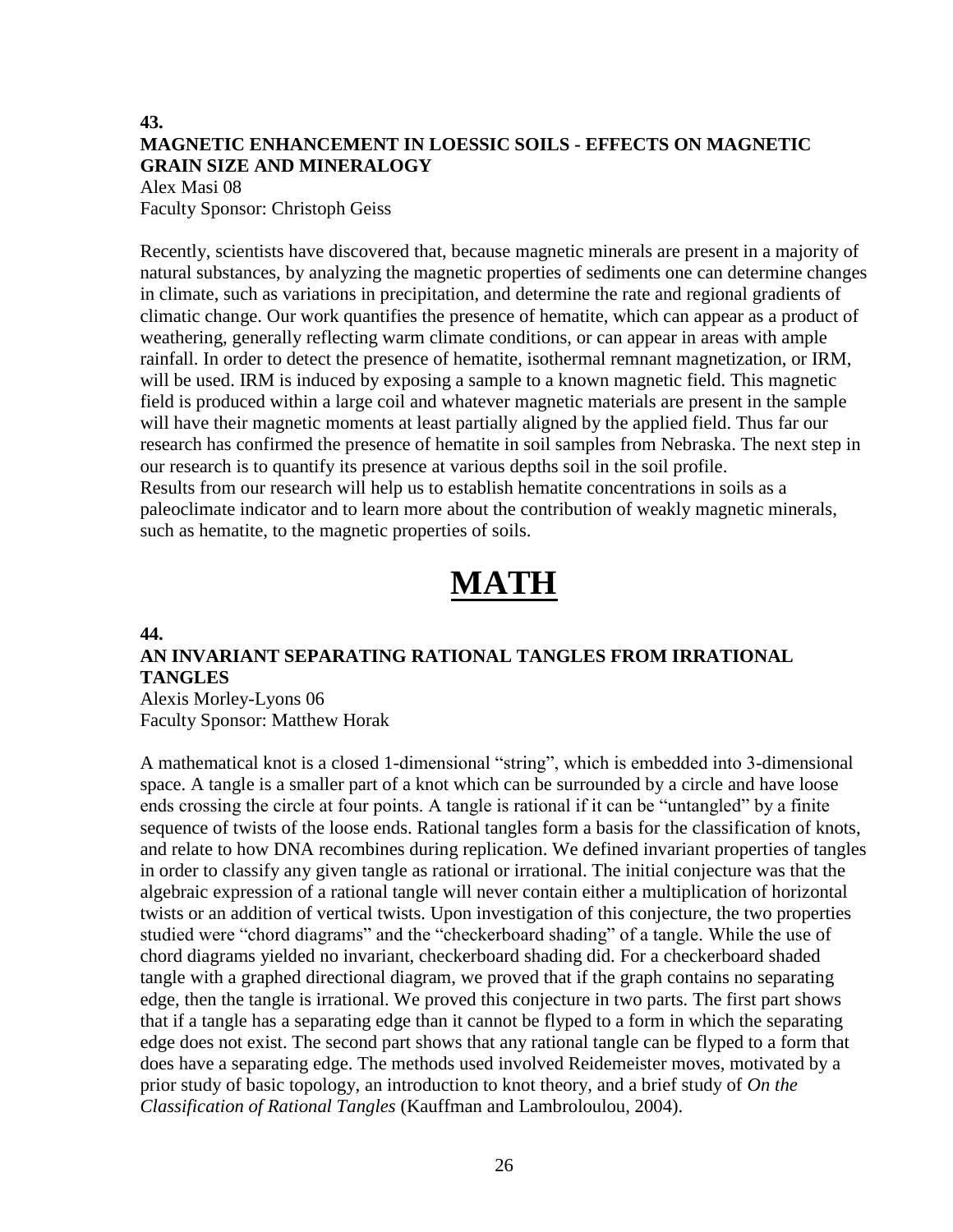#### **45. CLASSIFYING THE GRAPHS OF CUBIC EQUATIONS** Lisa Pham 08 Faculty Sponsor: David Cruz-Uribe

The graphs of quadratic equations can be classified into three forms with six degenerate cases. The three main types of graphs are ellipses, hyperbolas, and parabolas. Cubic equations, however, are more complex and there exists several kinds of graphs to classify. The most well known classification system for cubic curves was developed by Isaac Newton. There were 76 types of cubic curves in his classification system. Since the development of Newton's classification system, other mathematicians came up with more ways to classify cubic curves. Over the summer, we developed a new classification system for the graphs of cubic equations. We analyzed variations of cubic equations using Mathematica, a math program that helped us to understand the graph geometrically. Later we used algebra to confirm the geometric interpretations of a graph. Cubic equations were divided into groups based on the number of asymptotes and the number of open branches a graph had. In the end, we placed all cubic equations into one of four groups. While classifying the graphs of cubic equations, we found the degenerate cases which included a line and parabola, line and ellipse, line and hyperbola and three straight lines. Beyond this summer's research, students can study the relationship of the coefficients of a specific family of cubics. Further study will reveal more about the local properties of a graph. Local properties can tell us many things about the behavior of graph as the coefficients vary including when a graph will pinch off and form a closed detached loop.

### **NEUROSCIENCE**

#### **46.**

#### **HIPPOCAMPAL PLASTICITY IS DEPENDENT ON STIMULUS FREQUENCY IN 30 DAY-OLD RATS**

Becket Greten-Harrison 07 and Adam J. Pattison 07 Faculty Sponsor: Harry Blaise

There has long been speculation on what exactly is the key to learning. Recently, long-term depression (LTD) and long-term potentiation (LTP), mechanisms of bi-directional activitydependent synaptic plasticity, have been implicated in learning and memory. It has been shown that there is a frequency dependent transition from LTD to LTP in the perforant pathway/dentate gyrus synapse of rats, which varies as a function of age. Previous research has shown that in adult (90-day old) and immature (15-day old) rats, sustained low-frequency stimulation (LFS) results in the depression of synaptic activity and sustained high-frequency stimulation (HFS) in the excitation of activity. The transition frequency from LTD to LTD is found to be significantly lower in immature rats than in adults. In the present study, we carried this investigation of agedependent synaptic plasticity further by examining responses in 30 day-old rats to determine how this intermediate age group compares with 15 and 90 day-old animals. This also permits us to assess any changes occurring in synaptic plasticity during the critical period between 15 and 90 days of age. Change in field EPSP (excitatory post-synaptic potential) slope and population spike amplitudes (PSA) from the original baseline readings were used as vectors for measuring changes in the direction and strength of synaptic plasticity in 30 day-old rats in the vigilance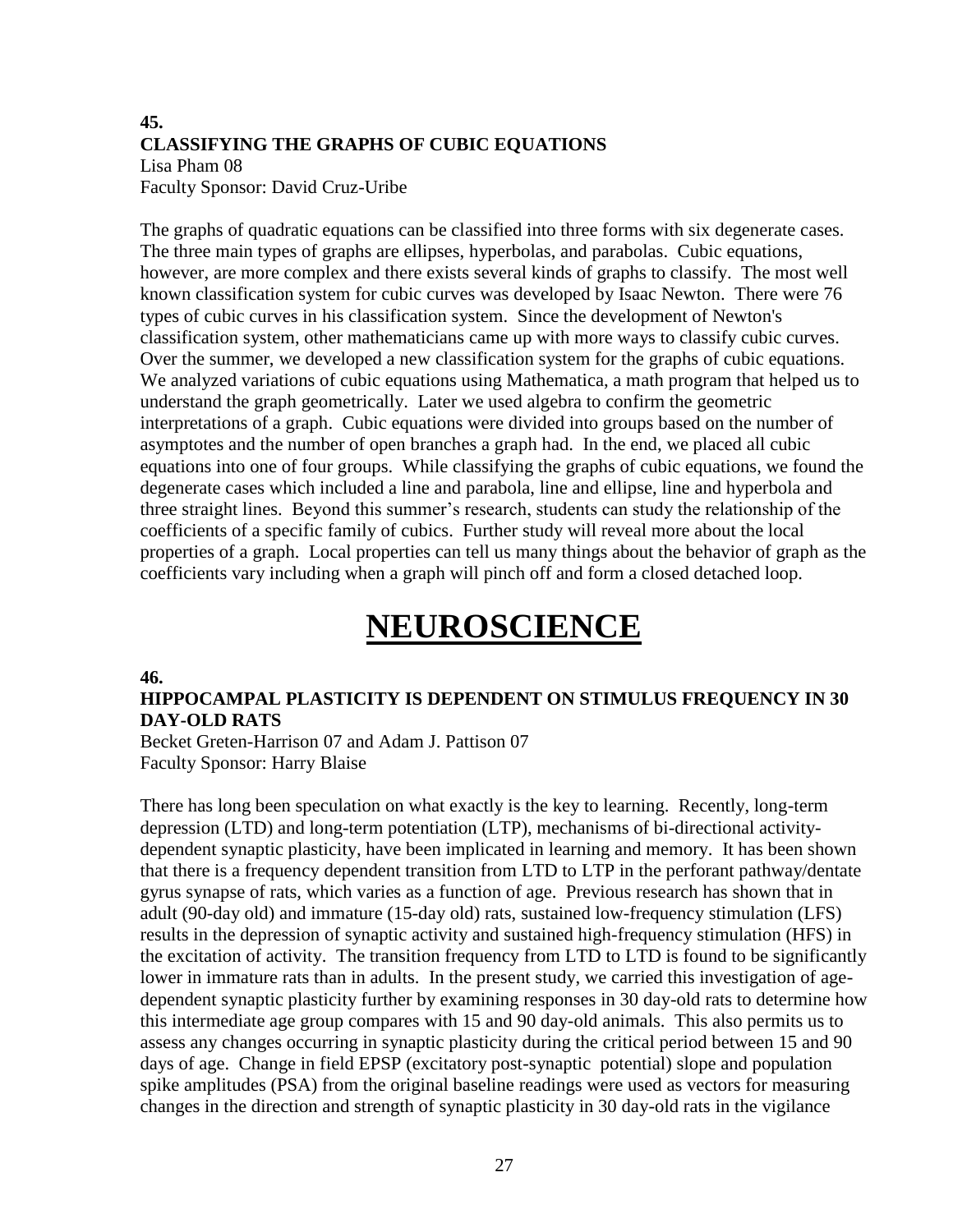state of quiet waking after sustained stimulation at varying frequencies (900 pulses total). Tetanization of the perforant pathway occurred at frequencies ranging from 1 to 100 Hz. Our findings indicate that the transition from LTD to LTP occurs between 20 and 25 Hz, thus lying intermediate to those of 15 and 90 day-old rats. These results suggest a rapid development of brain systems involved in the establishment and maintenance of bi-directional synaptic plasticity in rats at 30 days of age.

#### **47. COGNITIVE EFFECTS OF CHRONIC ORGANOPHOSPHATE PESTICIDE EXPOSURE TO MIGRANT FARM WORKERS**

Jesse Hansen 06 Faculty Sponsor: Sarah Raskin

Many reports detail the chronic exposure of migrant farm workers to harmful organophosphate pesticides. In this study, a literature review was conducted to explore the documented effects of chronic exposure of agricultural workers to organophosphate pesticides. Due to several risk factors resulting from some workers' socioeconomic status and inability to communicate and understand English, migrant workers are exposed to high levels of pesticides and have a noted incidence of related cognitive deficits. Previous studies have quantified organophosphate pesticide exposure using fluid samples and interview-administered questionnaires. Furthermore, in these studies the administration of neuropsychological tests has revealed a correlation between chronic exposure and certain cognitive deficits in memory, attention and motor skills. These relevant studies were explored to determine where research has been done in the area of pesticide exposure to migrant workers. Additionally, the ultimate goal was to investigate the ways in which researchers have previously quantified pesticide exposure and evaluated potential neuropsychological deficits in order to shape my own research question and protocol for a study that I will conduct during the upcoming academic year. The goal of this pilot study is to explore whether chronic low level organophosphate pesticide exposure in a population of migrant farm workers in Connecticut has resulted in neuropsychological deficits. Pesticide exposure will be quantified by administering a modified exposure questionnaire used by Keifer et al. (1998) to a group of migrant workers at a local ornamental plant nursery. Neuropsychological functioning will be evaluated by administering the Memory for Intentions Screening Test and the World Health Organization Core Test Battery. Future work will include administering the tests to this population and analyzing the relationship between pesticide exposure and neuropsychological dysfunction in farm workers.

#### **48.**

#### **INDUCTION OF LTP AND LTD IN ADENOSINE A1 RECEPTOR-DEFICIENT MICE**

Natalie Phouyaphone 06

Faculty Sponsors: Harry Blaise and Susan Masino

Adenosine receptors can be found abundantly in the hippocampus, especially the dentate gyrus, an area frequently associated with long-term potentiation (LTP) and depression (LTD). LTP and LTD relate to the increase and decrease in synaptic efficacy, respectively, when responding to a